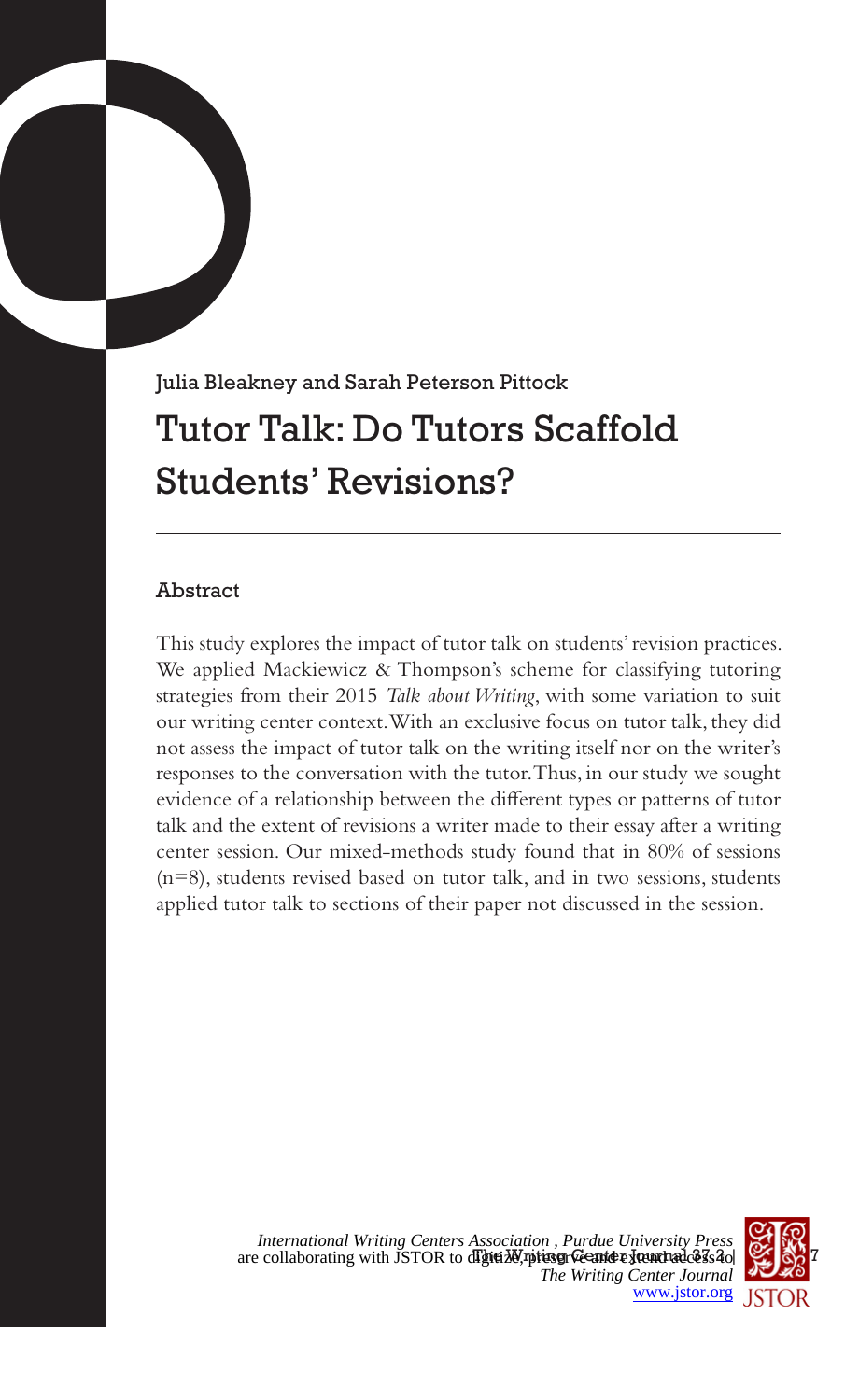As early as 1984, Stephen North suggested that the best way for a writing center to "prove its worth"—beyond usage numbers or hours of tutoring offered—is to describe its talk: what "characterizes it, what effects it has, how it can be enhanced" (p. 444). That North connects a deeper understanding of tutor talk with demonstrating our "worth" speaks to a long-standing recognition in the field of the need to explain the unique aspects of the tutoring dynamic, as it is those aspects that demonstrate a writing center's effectiveness. Jo Mackiewicz and Isabelle Kramer Thompson take up the invitation to describe tutor talk in *Talk about Writing* (2015), and also in "Instruction, Cognitive Scaffolding, and Motivational Scaffolding in Writing Center Tutoring" (2014) and "Motivational Scaffolding, Politeness, and Writing Center Tutoring" (2013); in this body of scholarship, they demonstrate convincingly that tutoring sessions deemed satisfactory by both student and tutor use a combination of instruction, motivational scaffolding, and cognitive scaffolding in different ratios and at different stages of the session. Experienced tutors, the authors show, meet writers where they are in their process, using these strategies alone, paired, and in longer sequences to scaffold students' learning in a writing center session.

In our study, we respond to Mackiewicz & Thompson's (2015) call to examine the impact tutor talk has on the revisions writers make to the work they bring to the writing center (p. 175). Most writing centers presume, or hope, that writers revise in response to what is discussed in a writing tutorial. For example, tutoring handbooks often recommend a session end with a discussion of the writer's next steps, which usually draws on the work of the session (e.g., see Fitzgerald & Ianetta, 2016, pp. 66, 78), thus assuming the writer will continue to revise after the session ends. Yet the empirical evidence to understand whether and how tutoring strategies influence the writer's "next steps" is limited. In this article, we develop a method to examine whether what is discussed in tutoring sessions is applied by students as they revise.

Replicating the method of Mackiewicz & Thompson (2015), with some variation to suit our writing center context, our study extends their analysis to explore the impact of tutor talk on students' revision practices. We acknowledge that showing the impact of tutor talk on students' writing is tricky, in part because it is so difficult to account for the influences outside of a tutorial and to isolate how and where learning occurs. Some scholars might argue it is futile to try, as to do so might undermine what we know to be the situated, recursive, and socially constructed nature of writing. However, for writing center professionals to have empirical evidence that tutor talk supports writers' revisions on the page is surely useful as we examine our tutor education and our claims about the value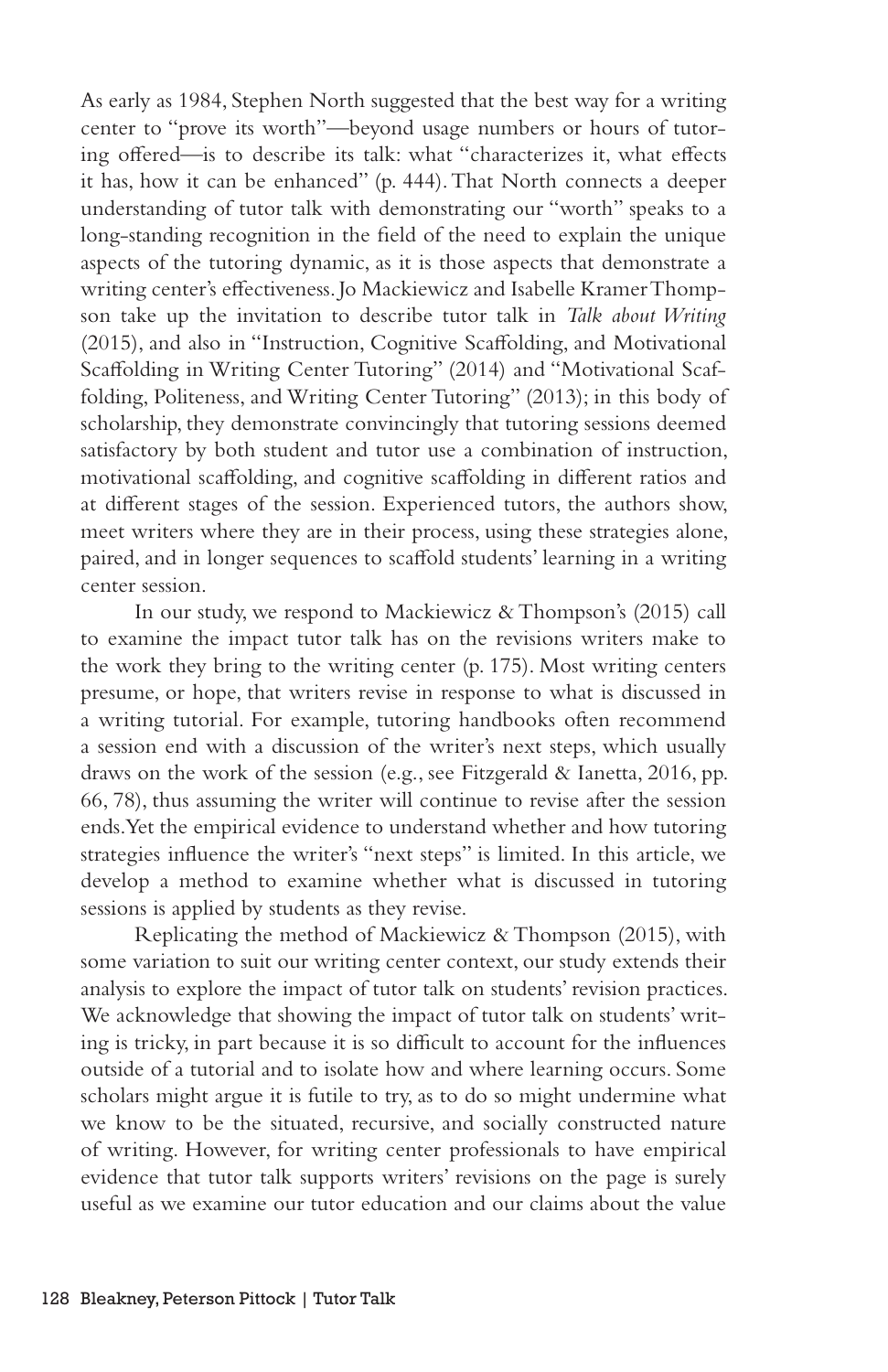of the writing center to student learning. In our study of writers in ten sessions ( $n=10$ ), we confirmed Mackiewicz & Thompson's (2015) finding that tutors used a range of strategies from across three broad categories: motivational scaffolding, cognitive scaffolding, and instruction. Scaffolding refers to a teaching strategy that enables students to achieve more than they are currently able (Wood, Bruner, & Ross, 1976). We further found that

- 1. 80% of writers (n=8) made changes that aligned with what was discussed in the tutoring session, suggesting that what was said in a tutoring session has an impact on what or how students revise;
- 2. of those who did make changes in response to tutor talk, two made changes to sections of their drafts not directly discussed in the tutoring session, suggesting additional tutor influence;
- 3. our tutors used more cognitive scaffolding (45%) than instruction (33%), a finding incongruous with that of Mackiewicz & Thompson, who found instruction used most commonly (44%), followed by cognitive scaffolding (34%). Our tutors' use of motivational scaffolding (22%) was comparable to Mackiewicz and Thompson's finding (22%).

Overall, our application of Mackiewicz & Thompson's coding scheme demonstrates the adaptability of this method to other writing center contexts.

We also offer a method for analyzing students' revision practices that avoids evaluating the quality of students' revision or invoking higher and lower order concerns and, instead, seeks to show to what extent students revise based on tutor talk. We were interested in if the tutor had an impact on what students did with their writing, wondering whether they would change parts of their drafts directly discussed with the tutor or change additional parts of the draft not directly discussed with the tutor but still apply concepts or strategies discussed in the session. We settled on this question to align with writing center philosophy that suggests successful writing center sessions help students become more independent writers by encouraging them to transfer techniques to future work. Our findings confirm the value of individualized writing pedagogy that supports students' revisions. And because our research also shows what actually happens in tutoring sessions at our center and what students do with what is discussed in the session, we provide evidence to show tutor talk can influence students' revision.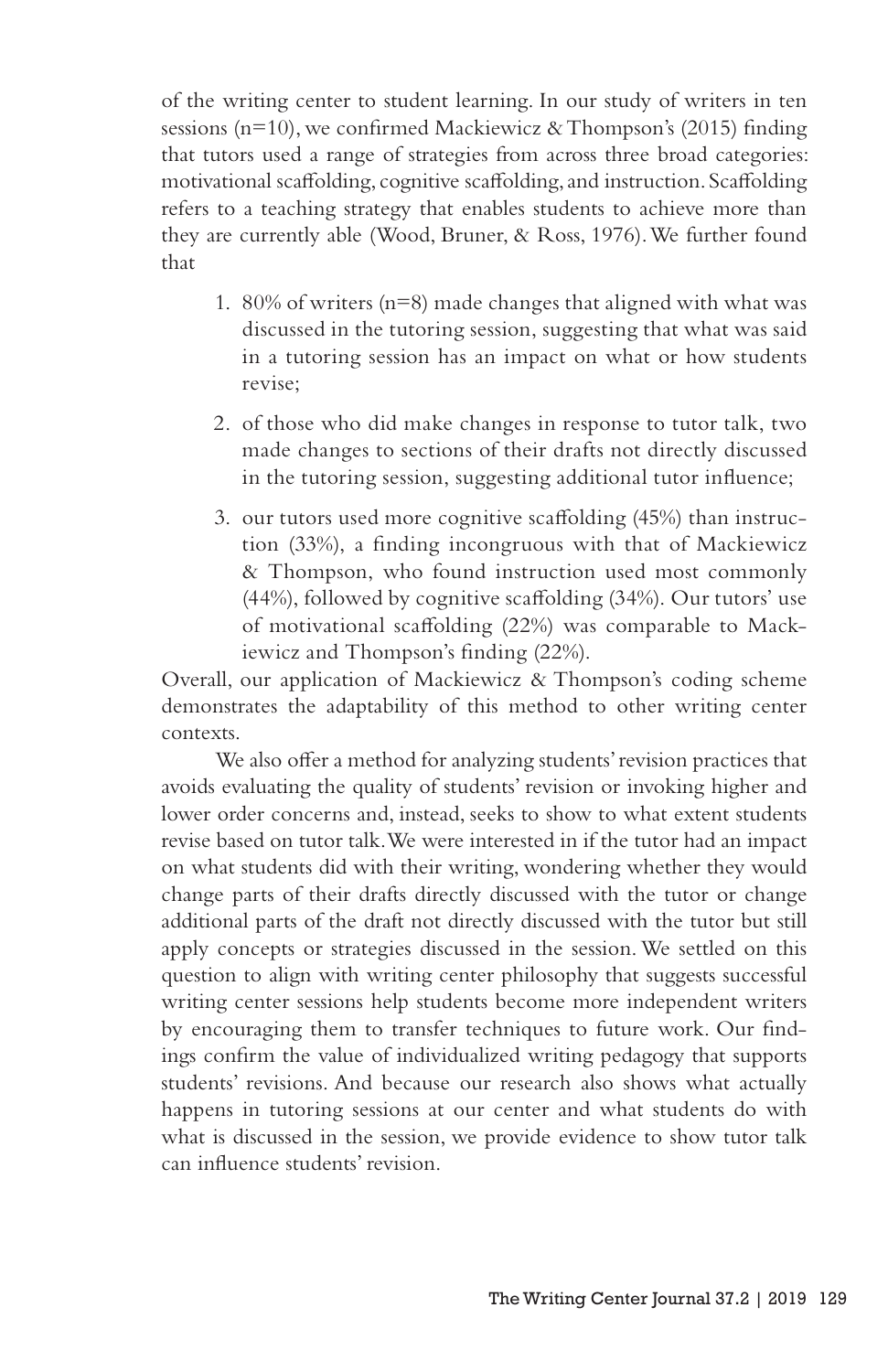## Assessing Tutor Talk, Quantifying Revision: Debates in the Field

As long as the writing center field has been interested in how to assess or quantify the value or impact of writers working with writing center tutors, scholars have also questioned whether such measurement is possible. In 2001, Casey Jones expressed concerns about the potential for measuring relations between student writing improvement and writing center visits, stating he had not found a "single 'hard' empirical study of writing center instructional efficacy" published after the late 1980s (p. 10). In an updated review article from 2012, Miriam Gofine found only two studies published in the period between Jones's article and her research—Luke Niiler (2005) and Roberta Henson & Sharon Stephenson (2009)—that quantified the quality of writing pre- and posttutoring (p. 44). With so few studies on writing change or assessments of quality, Terese Thonus (2002) argues instead that "it is imperative . . . to ask what factors students and (secondarily) tutors appeal to in accounting for the perceived 'success' of writing tutorials" (pp. 112–113). Yet, as Neal Lerner put it influentially in 1997, it is important for the field to "make beans count" in ways that align with our goals and philosophies: to show quantitatively (and qualitatively) that writing centers can make a difference and that they may support writers' improvement and the improvement of writing (p. 1). And more recently, there has been a growing number of scholars calling for the field to test our assumptions and lore about the value of writing center tutoring (Driscoll & Wynn Perdue, 2012; Kjesrud, 2015; Nordlof, 2014; Thompson, Whyte, Shannon, Muse, Miller, Chappell, & Whigham 2009). Like Jones, Thonus, and others, Mackiewicz & Thompson (2015) acknowledge that identifying the impact of tutoring on student writing "is not only vastly complex but also theoretically questionable" (p. 179). They propose researchers turn to student writing to observe whether and to what extent a tutor's advice is used to "shed light on a potential component . . . of conference success" (p. 175). In this proposal, the focus moves towards what writing centers are able to document: the relationship between tutoring and revisions.

Our study recognizes the complexity of measuring writing center efficacy and provides a method to understand the relationship between tutor talk and student writers' revisions. Because it is so difficult to quantify writing improvement, we sought to define revision such that improvement was not the focus. In the broader field of writing studies, scholars have developed taxonomies to describe revision—according to higher or lower order concerns (Sommers, 1980) or in terms of editorial moves such as addition, substitution, consolidation, permutation, and distribution (Faig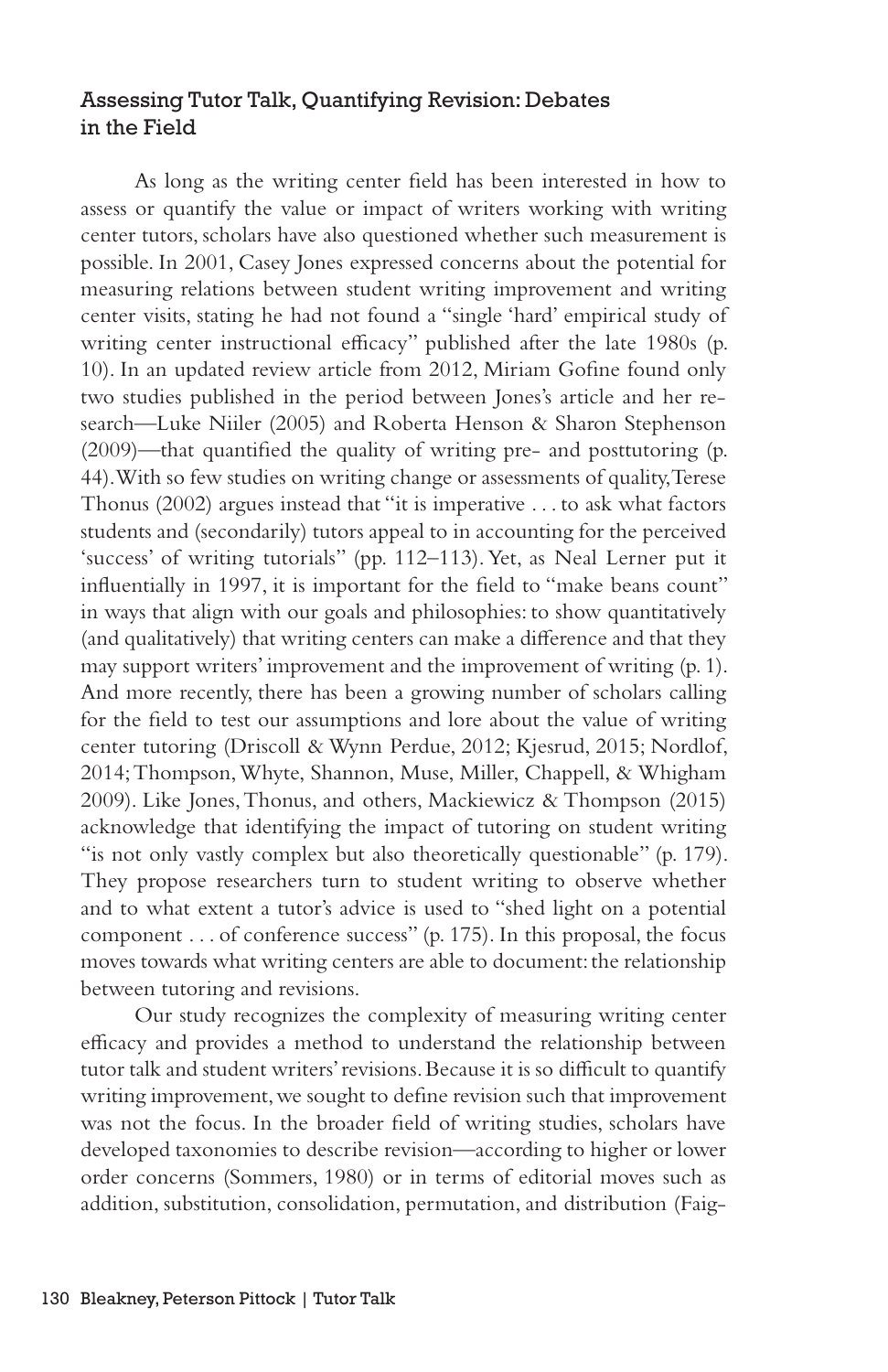ley & Witte, 1981). In 1987, Jill Fitzgerald synthesized the scholarship on revision, emphasizing its complexity and the elaborate decision process that underlies the visible behavior of revising: writers consider a range of potential changes at all points in the composing process, some of which may not be meaningful (p. 484; see Beach, 1976; Bridwell, 1980; Faigley & Witte, 1981; Flower & Hayes, 1981; Flower, Hayes, Carey, Schriver, & Stratman, 1986; Nold, 1981; Scardamalia & Bereiter, 1983, 1986).

Some scholars have looked directly at the influence of feedback on students' revisions, which is useful for our research. Dana Ferris (1997) examines the impact of instructors' written comments on multilingual students' revised writing; Jessica Williams (2004) examines revisions made by multilingual students on their writing by investigating the relationship between tutor talk, the type and extent of revisions made, and the writers' behavior during the session. Ferris (1997) used a subjective scale to assess the extent to which students applied comments on their drafts to their revisions and "whether the resulting change(s) improved the paper[s,] had mixed effects, or had a negligible or negative effect on the revision" (pp. 320, 322). Williams (2004) coded revised essays in the following categories: unchanged, new/substantial, revised/minor or no change in meaning, revised/major change with effect on meaning (p. 179). Even though these studies investigated whether student writing improves through revision and in response to instructor or tutor feedback, which is not part of our study's purpose, they are useful to our project because they validate the observation of the impact of tutor talk on student revision practices. Further, they gave us some models for coding student revisions, which we ultimately decided against for reasons we describe below.

Neither Ferris nor Williams focus on the role of motivation in the revision process, yet we know revision and motivation are intimately tied. Motivation is persistence with a purpose, with goals organizing the motivated behavior (Margolis, 2005, qtd. in Mackiewicz & Thompson, 2015, p. 223). Expert tutors support students' goals by supporting their confidence, creating surmountable challenges, sparking curiosity, and sharing control in the tutorial (Lepper, Drake, & O'Donnell-Johnson, 1997, pp. 126–127). Recent research on writing and motivation suggests motivation requires interest in the task (Mackiewicz & Thompson, 2015, p. 44), belief that the task can be completed, and a willingness to reflect on performance (see Boscolo & Hidi, 2007; Hidi & Boscolo, 2006; Pajares & Valiante, 2006; Zimmerman & Kitsantas, 2007). While there is limited research on student motivation and writing tutoring (e.g., DeCheck, 2012; Williams & Takaku, 2011), there is more scholarship on motivational scaffolding as a tutoring technique. Jennifer Cromley & Roger Azevedo (2005), for example, found that experienced tutors used fewer motivational scaffolding strategies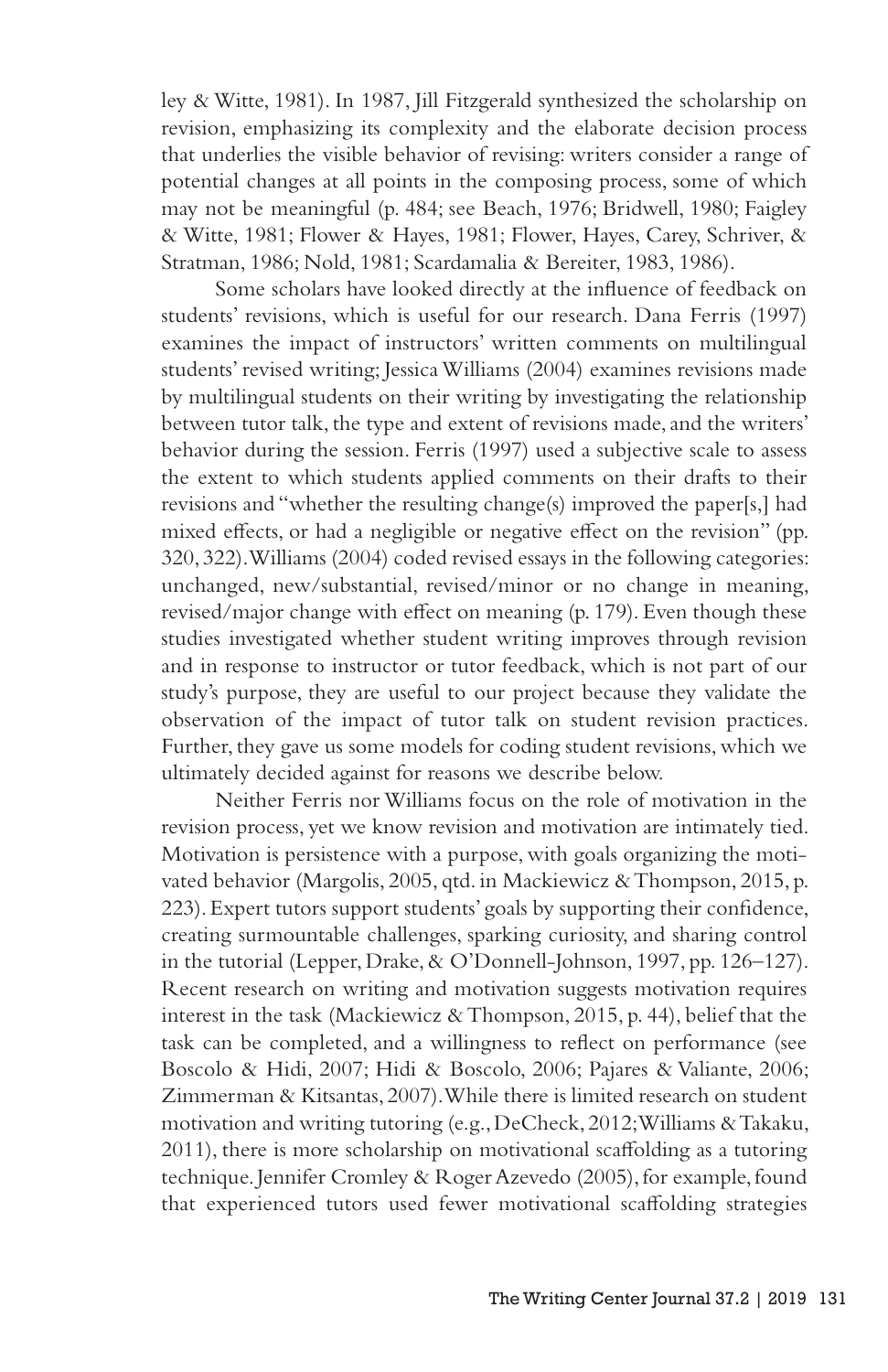than cognitive scaffolding or instruction strategies, a finding our study and Mackiewicz & Thompson's (2015) research confirms. Consistent with James D. Williams & Seiji Takaku's (2011) findings, Kristy Elizabeth Boyer, Robert Phillips, Michael D. Wallis, Mladen A. Vouk, & James C. Lester (2008) also show that motivational scaffolding in tutoring potentially supports students' self-efficacy, but Boyer et al. note that learning outcomes were not immediately improved. Nevertheless, there is broad agreement that motivation is crucial to learning (e.g., Ames, 1990, p. 411).

The scholarly conversations on the challenges of quantifying improvement, the need to test our assumptions, and the relationship between motivation and revision all inform our study of tutor talk and student revision. We did not set out to test how tutors created or impacted motivation specifically, but we assumed the presence of motivation in the activity of revision: although an absence of revision may not indicate a lack of motivation, revision cannot happen without motivation. Responding to a number of open problems in the scholarly conversation, our research thus seeks to explore how tutors scaffold students' revisions by asking the following research questions:

- 1. To what extent do student writers revise in response to tutor talk?
- 2. How can we identify and categorize tutor impact on students' revision?
- 3. How can we document the extent and depth of students' revisions?

#### Research Methodology

To examine how student writers revise in response to tutor talk in a tutoring session, we collected and analyzed a range of data from tutoring sessions held in our writing center during the fall of 2015. Our study analyzes the tutor talk in 10 tutoring sessions each scheduled for 30 minutes, with one session running to 45 minutes. For each student participant, we collected an audiotaped tutoring session, an audiotaped interview with the student writer, an audiotaped interview with the tutor, and each student's initial and revised drafts. We then transcribed the tutoring sessions and the interview recordings and analyzed the drafts using a coding scheme we developed from the students' interviews.

We recruited participants taking the first-year writing course at our institution—an elite, private Research 1 university in the United States. At this institution, all first-year students are required to take first-year writing,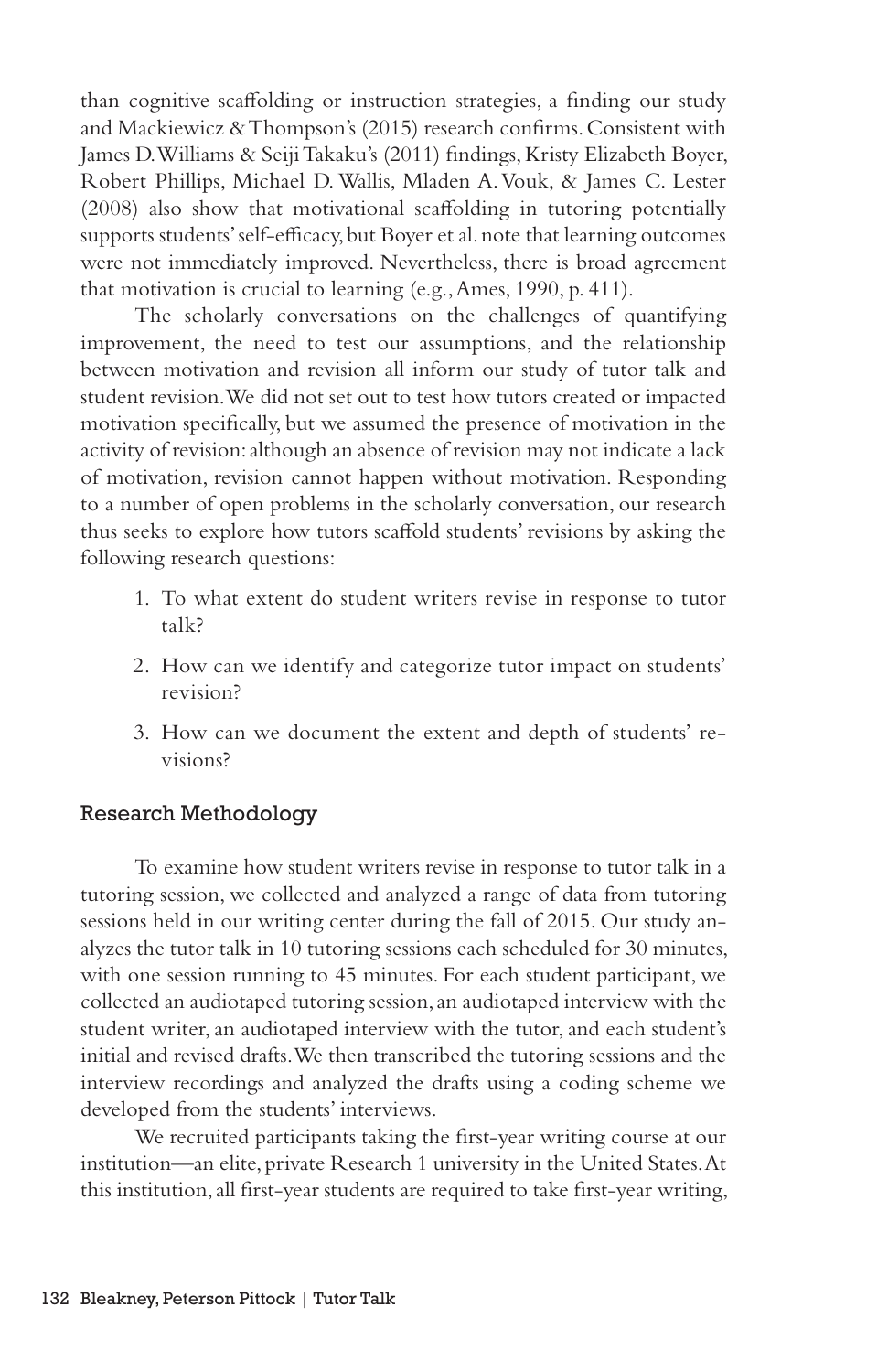and our population is traditional in age. The study researchers visited writing classrooms to explain the research project and invite participation. Students who opted in volunteered to compose their first assignment using a Google document and to attend a writing center appointment. After students attended the tutoring session, which we recorded, we scheduled interviews with both the student and the tutor; we moved quickly to capture perspectives before the students moved on to the next writing assignment in the course. In our initial recruitment, 74 students volunteered to participate. Many participants dropped out of the study because they did not schedule a tutoring session. In the end, 13 tutoring sessions were recorded. We eliminated three incomplete data sets when students did not submit their final draft or did not compose in Google. We completed the study with 10 complete data sets. Each set contains a draft essay, captured immediately before the tutoring session; a final version of the essay; a transcript of the tutoring session; and transcripts of interviews with the tutor and the student. In the interviews with students, we sought to learn more about individual relationships with writing and the revision process. We asked about how and where students learned to revise, how they typically revise, and how their tutoring session influenced their revision decisions. In an attempt to isolate the tutor's comments and potential influence, we also asked students both about their goals for this tutorial and about the feedback peers, the instructor, and the tutor gave students on this particular assignment. We interviewed tutors to capture their explanations and rationale for the comments they offered the writer; however, in this study, we found that analyzing their comments via the tutoring-session transcripts gave us enough information.

Tutors in this study were graduate students and professional lecturer tutors, although our center also has undergraduate peer tutors. We focused on the graduate and professional tutors because these tutors are available by appointment, and for recording purposes we needed to know in advance whether a tutoring session was scheduled with one of our participants.

#### Limitations of Methods

By limiting our participants to first-year writers working on their first writing assignment in their first term of university, we aimed to limit the variation in experience with college writing. However, we could not control for at what point in the writing process students came into the writing center; some had their tutoring session before they received feedback from their instructor, others came in after they had received instructor feedback. Although we used the interview responses to attempt to separate the feedback received from the tutor from that received from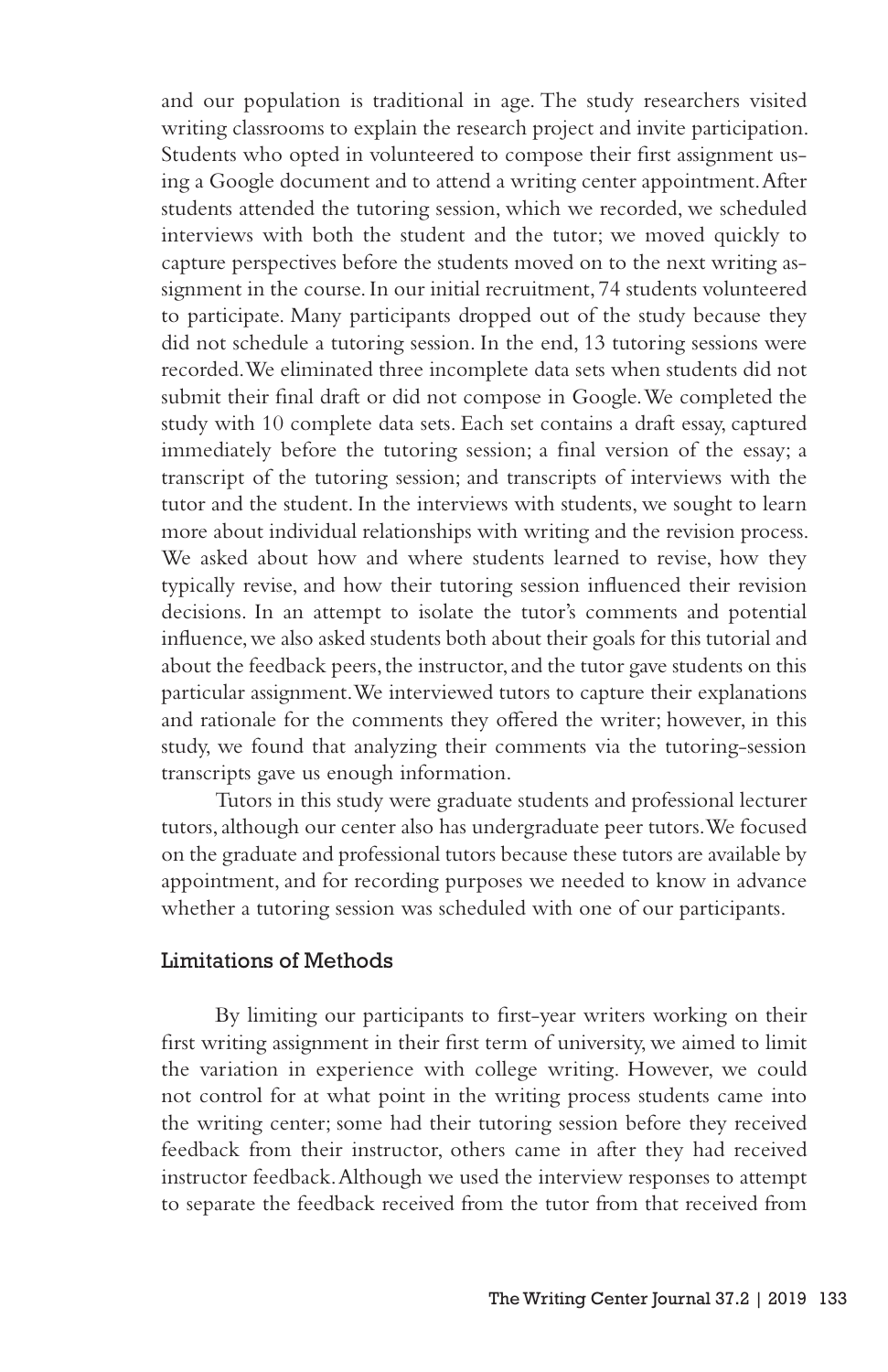an instructor and peers, this process was dependent on students' memory of the feedback received and how forthcoming or detailed students were in the interviews.

Because we assumed that the presence of revision implies the presence of motivation to revise, we did not directly measure students' motivation or self-efficacy. In addition, we did not control for students' help-seeking behaviors as a way to determine motivation: some of our participants visited the center simply because they wished to be part of a research study in their first term at a university that strongly encourages research. In the interviews, some students explained their highly intrinsically motivated revision process, and other students were externally motivated by instructor feedback or grades. All the students in our study describe themselves as highly motivated, and of course this motivation was demonstrated in their willingness to visit the writing center. In all, the students who participated in our study were motivated to learn and to do well; because of this, we decided that we did not need to differentiate them by motivation level.

Focusing only on tutor talk, at the expense of student talk, also limits our study, as we missed the opportunity to examine how dialogue can drive the direction and priorities of a tutoring session; where students engage, push back, or resolve issues; or where confusion can be clarified. In other words, examining the dialogue might explain some of the reasons the degree of influence is lower than we might hope. However, our study was interested in testing and extending *Talk about Writing*, which is likewise focused on tutor talk, because we wanted to generate findings that might contribute to empirically validated tutor education.

Another limitation of our study is that we did not take into consideration stages of the tutoring session, which Mackiewicz & Thompson (2015) did consider in their study (pp. 63–82). While we did calculate the ratio of instruction, cognitive scaffolding, and motivational scaffolding in each session, we opted not to code for when in the session each of these occurred so we could focus on the influence of types of tutor talk on students' revision choices. This focus also limits comparison to Mackiewicz & Thompson. Focusing only on our appointment-based tutors—professional tutors and graduate students—also potentially limits the relevance of our study to writing centers staffed by undergraduate tutors. However, while our findings might be different because of our staff makeup, our methods should be replicable for other centers.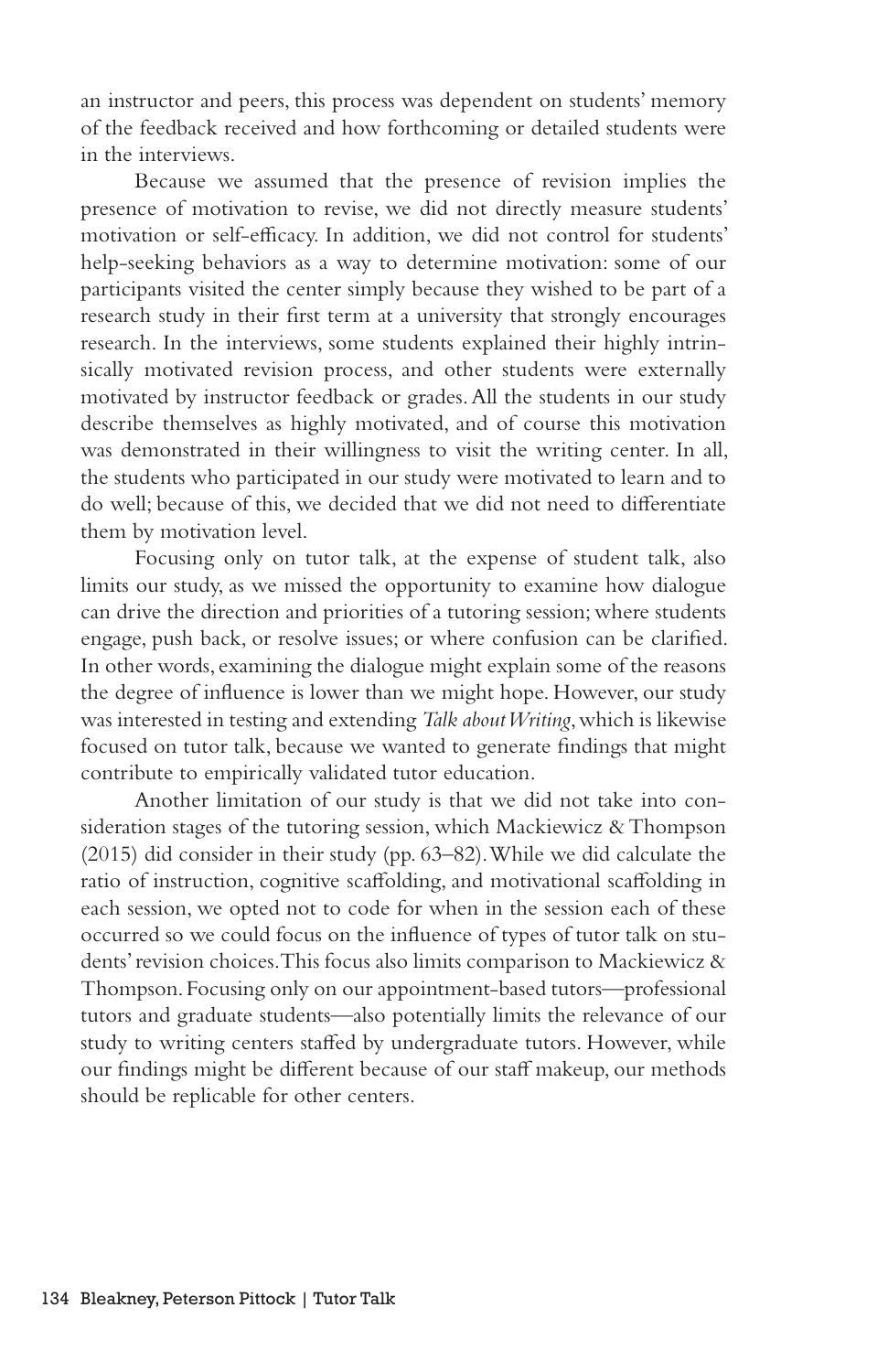## Coding the Data

**Tutoring sessions.** Once we had all the data, we developed one coding scheme to analyze the tutoring sessions and a separate coding scheme to analyze the students' revisions. We started by completing a direct analysis of tutor talk using a version of the coding scheme developed by Mackiewicz & Thompson (2015). Recognizing the complexity of scaffolding dialogue, Mackiewicz & Thompson identify specific tutoring moves within the three broad categories of motivational scaffolding, cognitive scaffolding, and instruction (see Table 1). Tutors scaffold writers' motivation by making comments that support a student's action or interest, such as praising the student or reinforcing their ownership of the writing, among other moves; they scaffold writers' thinking (their cognition) about their work by helping them figure out answers for themselves, such as by "pumping," asking clarifying questions, or paraphrasing what they've read or heard, among other moves; and they instruct writers by giving an answer, explaining a concept or principle, or asking the student to complete a writing task during the session.

#### **Table 1**

| Motivational<br>scaffolding                              | Cognitive scaffolding                   | Instruction                    |  |  |  |
|----------------------------------------------------------|-----------------------------------------|--------------------------------|--|--|--|
| Showing concern                                          | Pumping                                 | Telling                        |  |  |  |
| Praising                                                 | Reading aloud                           | Suggesting                     |  |  |  |
| Reinforcing student<br>writers' ownership<br>and control | Responding as a<br>reader or a listener | Explaining and<br>exemplifying |  |  |  |
| Being optimistic or<br>using humor                       | Referring to a<br>previous topic        | Assigning a writing<br>task    |  |  |  |
| Giving sympathy or<br>empathy                            | Forcing a choice                        |                                |  |  |  |
| Other                                                    | Prompting                               |                                |  |  |  |
|                                                          | Hinting                                 |                                |  |  |  |
|                                                          | Demonstrating                           |                                |  |  |  |

*Summary of Tutoring Strategies Identified by Mackiewicz & Thompson (2015) with Our Amendments*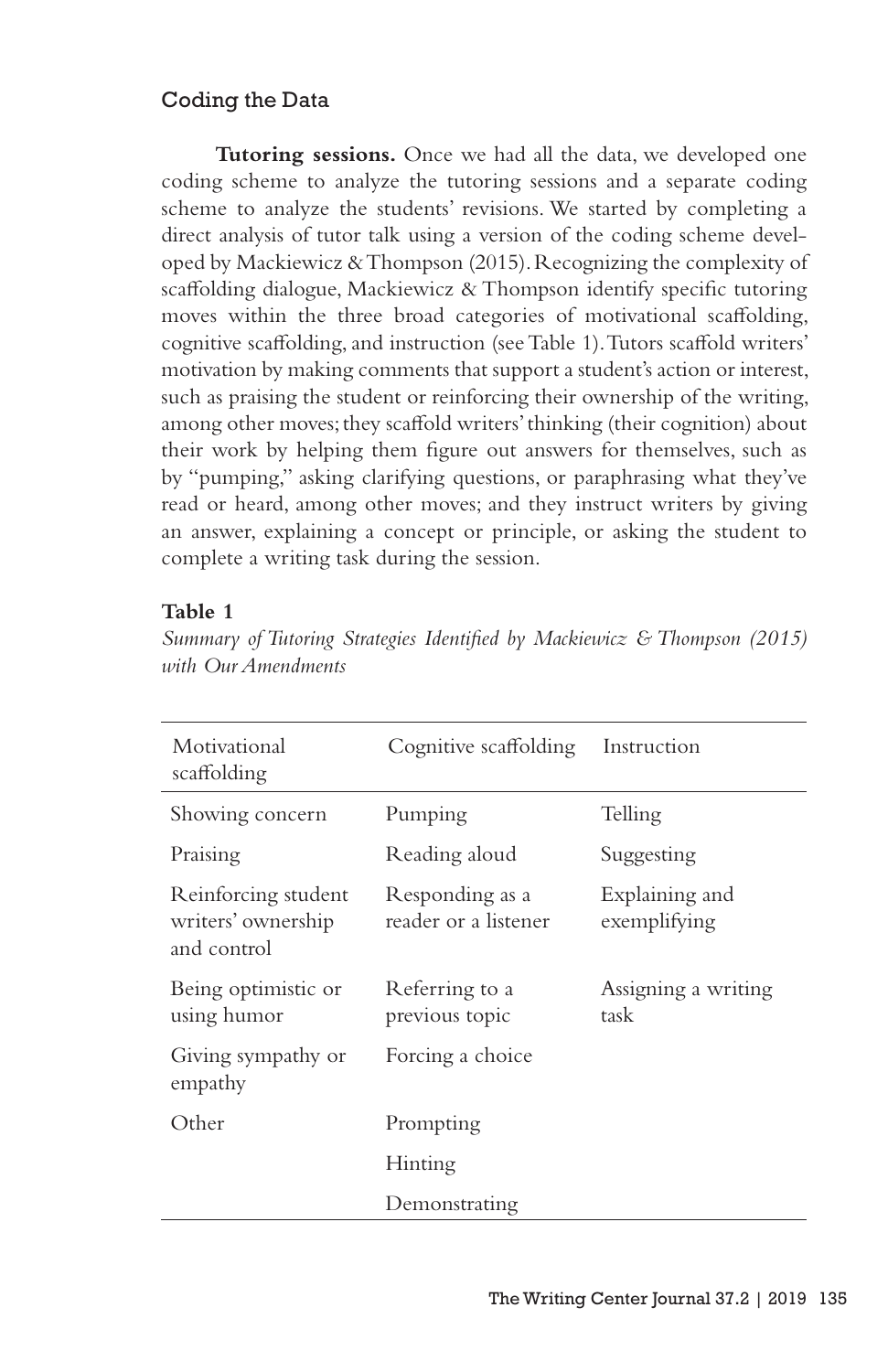Our coding scheme is close to Mackiewicz & Thompson's; however, we made some amendments to suit our writing center context and based on what the tutoring-session data were showing us. In the category of motivational scaffolding, we separated *being optimistic* and *using humor*, as we observed humor used for ends other than optimism, such as when tutors were self-deprecating. When tutors responded consistently to the students' ideas or explanations with a "right" or an "uh-huh," we saw this as a verbal tic that encouraged the student to keep talking (and coded this as *other*  within motivational scaffolding). If the tutor responded to the student's follow-up with a "right," however, we coded "right" as *praise* or *reinforcing student confidence*. In the category of cognitive scaffolding, we noticed that *responding as a reader or listener* may involve moves that go beyond Mackiewicz & Thompson's focus on the tutor's paraphrase of the writer's text, and we had to make hard decisions about when paraphrase moved into instruction. For example, if a tutor said "what I hear you say is this" with an implied critique, they may also have been saying "maybe you don't need this point." If they said the latter explicitly, we coded it as *instruction*. In the category of instruction, we further clarified a distinction between *demonstrating* and *exemplifying*. As a form of cognitive scaffolding, demonstrating is context-specific: a tutor shows a writer how to do something by repairing a comma splice, for example. By contrast, when exemplifying, a tutor explains a grammatical or rhetorical principle and gives an example not related to the specific work at hand, which we coded as *instruction*. Another example of a type of tutor talk that crosses the strategy categories is constructive criticism. In Mackiewicz & Thompson's coding scheme, the one type of evaluative feedback discussed is "praise," a form of motivational scaffolding. However, in our study, if a tutor offered constructive criticism, we coded this as *motivational scaffolding* ("This sentence is nicely concise") or as *cognitive scaffolding* ("Can you see why this sentence could be more concise?") or as *instruction* ("This sentence is concise because it uses only as many words as it needs to make its point"). We developed a code book with examples and explanations for each of these specific strategies and used it to train all four researchers on the study.

Mackiewicz & Thompson (2015) coded by "thematic unit" (p. 61). We coded by clause, the "smallest unit of language [that] makes a claim," according to Cheryl Geisler (2004, p. 32). We chose the clause when we noticed in our sample coding that one unit could contain several tutoring moves, and we wanted to capture and count each of them (see Table 2 for an example).1 We used Dedoose (an application for coding and analyzing

Mackiewicz and Thompson (2015) opted for "maximum flexibility" when identifying the "type and size of the unit" demarcating one code from another: some units are one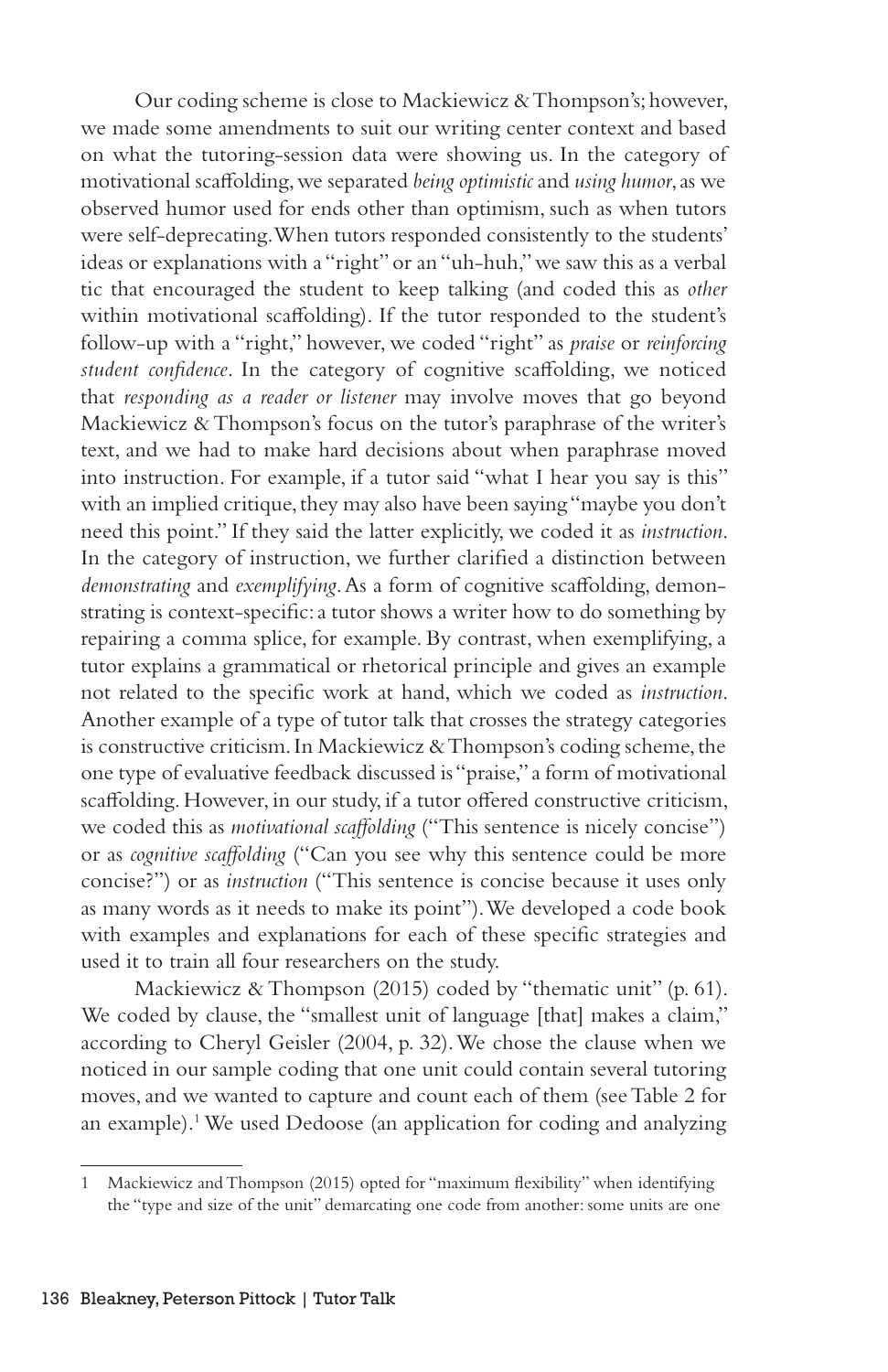qualitative data) to tag each clause with a code from our code book. We required ourselves to choose which single tutoring move was instantiated by a given clause; we did not code a single clause as instantiating more than one tutoring move. For example, this moment in a tutoring session was coded for five clauses:

## **Table 2**

*Sample Coding of Clauses in One Unit*

| Clause<br>No. | One unit of tutor talk                                                                                                  | Coding                                                          |
|---------------|-------------------------------------------------------------------------------------------------------------------------|-----------------------------------------------------------------|
| 1             | And you might even want to<br>think about, like,                                                                        | Instruction                                                     |
| 2             | how does that build upon<br>what he's already done, right,                                                              | Cognitive scaffolding-<br>pumping                               |
| 3             | because he's sort of, now he<br>took a complicated theory<br>and articulated it verbally                                | Cognitive Scaffolding—<br>Responding as a reader or<br>listener |
|               | and now he's going to step<br>back further                                                                              | Cognitive Scaffolding—<br>Responding as a reader or<br>listener |
| 5             | and take an interesting<br>concept and not just talking<br>about it verbally but also<br>doing a visual representation. | Cognitive Scaffolding—<br>Responding as a reader or<br>listener |

In the example in Table 2, the tutor begins with instruction, telling the writer what he might think about (clause 1), then uses cognitive scaffolding to mitigate the instruction and pose a question (clause 2). In the next three clauses, the tutor is responding as a reader or listener; we know this because in the context of the session, we could see she was "saying back" what the writer had explained to her (clauses 3–5). Because we coded each

sentence, whereas others span several sentences. They determined unit length based on the purpose of the utterance (p. 61), whereas we coded each clause (sometimes just part of a sentence) to highlight how one sentence might contain multiple tutoring strategies. We believe our coding permits us to capture the complexity of tutor talk in our writing center, and we acknowledge how the difference in our approach compared to Mackiewicz & Thompson's might lead to different outcomes.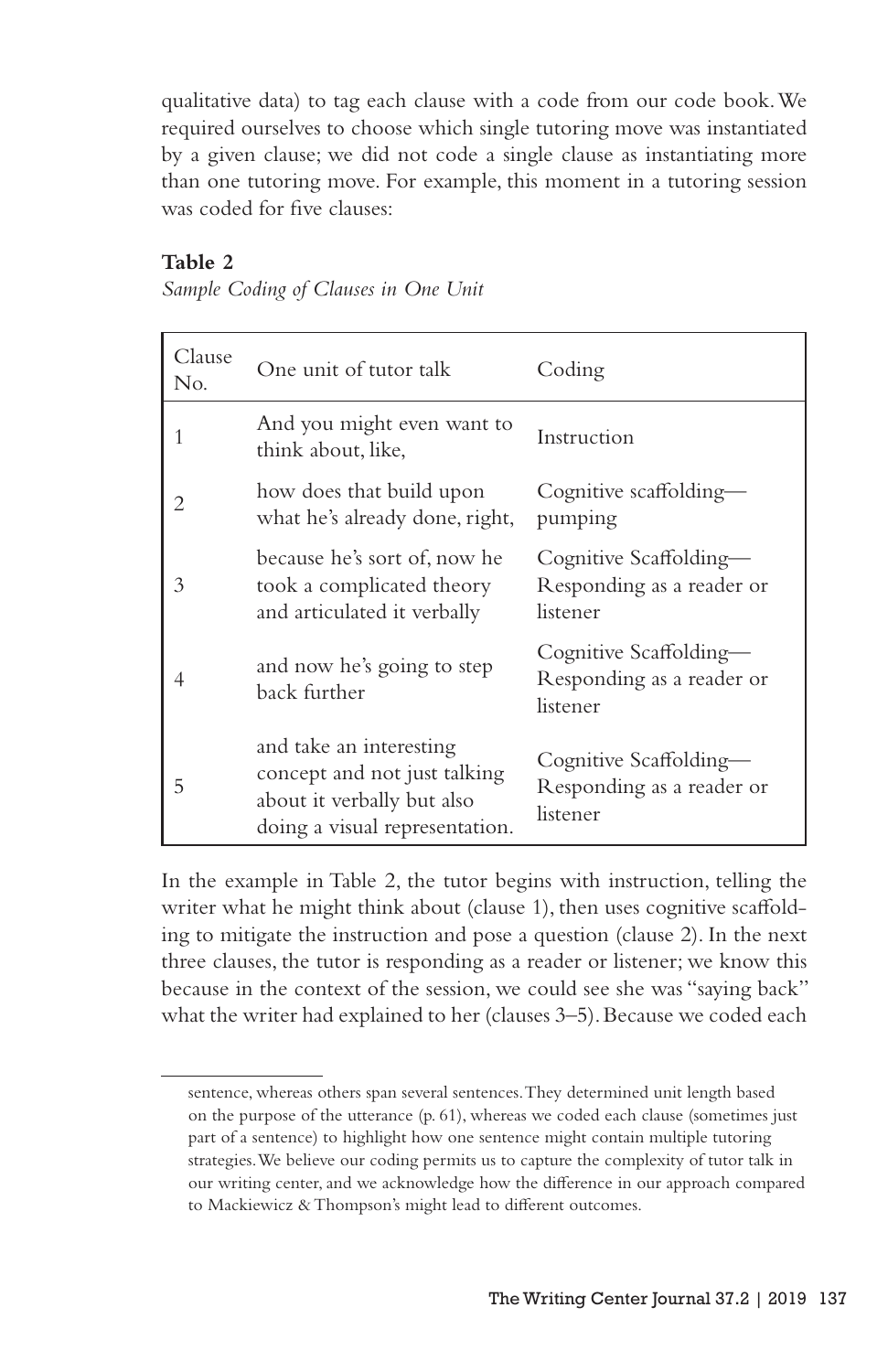clause and 100% of the tutoring session, we worked to make visible every countable tutoring move and to capture the nuances and complexity of tutor talk.

We coded the tutoring sessions collaboratively (Smagorinsky, 2008, p. 401) and by consensus (Saldaña, 2009, p. 28) as we talked through every clause of an entire transcript, coding and recoding until we reached complete agreement so as to be sure our coding was consistent among the researchers and among different data sets. Each tutoring session was coded by three of the four researchers (the writing center director, associate director, and two undergraduate writing tutors). Two researchers first coded independently in Dedoose. A third researcher, either the associate director or the director, reviewed the codes and discussed the coding with the two original coders, arbitrating discrepancies. If necessary, the researchers collaboratively recoded any passages where questions remained. Throughout our coding process, we reviewed the context of related clauses—looking before and after the coded unit to be sure our code reflected the context and our perception of the tutor's intended meaning.

Students' revisions. In order to connect the revisions explicitly to the tutor talk we analyzed in the tutoring sessions, we experimented with different ways to code students' revisions. We chose not to apply existing studies that code student revision, as in Lester Faigley & Stephen Witte's (1981) oft-cited revision schema or Sommers's (1980) studies comparing students' revision habits with experienced writers' because we were not looking to measure quantity of revision (which both Flower, Hayes, Carey, Schriver, & Stratman, 1986, and Paulus, 1999, found is not predictive of revision quality anyway) or quality of revision (because quality is so context specific). Instead, we were interested in how students revised based specifically on what was discussed in the tutoring session. We settled on an organic scheme drawing evidence from the tutoring sessions, the changes students made to their papers after the tutoring sessions, and what students said in the interviews about goals for the tutoring session and the feedback received from tutors. By triangulating our sources this way, we aimed not only to test for the consistency of our claims (Patton, 1999, p. 1193) but also to give voice to the students' own accounts, helping us make connections among what was discussed in the session, students' perceptions of the revisions made, and the revisions on the page. Using session transcripts and interview data to analyze the revisions also helped us isolate revisions students made in response to tutor talk from other revisions made in response to instructor or peer feedback.2

<sup>2</sup> In the interviews, the students also talked about feedback they received from their instructor and peers, which we did not code for in this study. Sometimes, when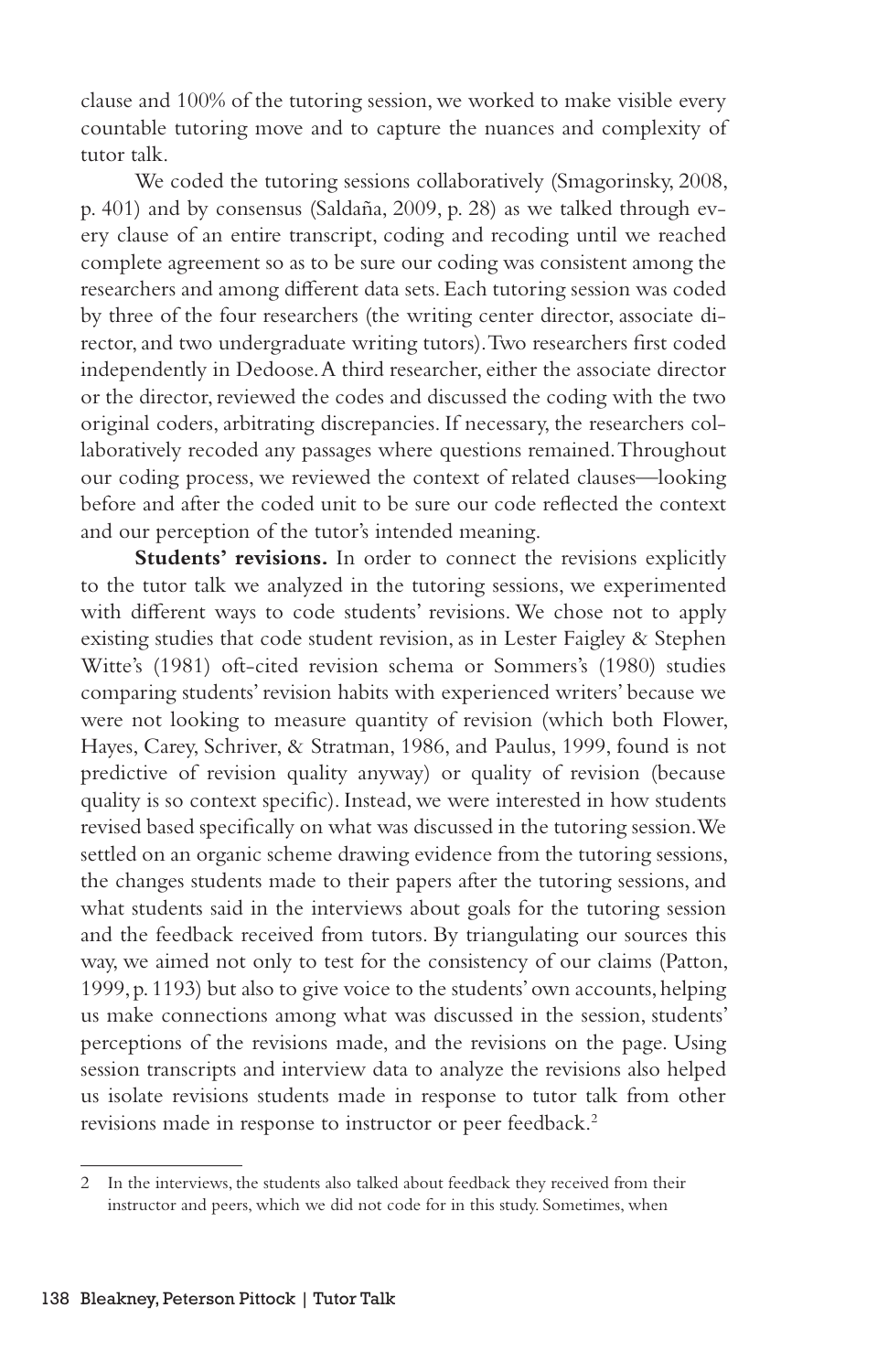In the interviews, we asked students to describe the types of revisions they typically made on a draft and what students had done differently, if anything, as a result of meeting with a tutor. We were concerned exclusively with the type and extent of revision discussed in the session, which may or may not have coincided with the students' typical revisions. We then analyzed the tutoring-session transcripts to locate the tutor talk the students described as influential and then looked in the posttutoring draft for evidence of revisions that aligned with the tutor talk. For example, in her interview, Marie<sup>3</sup> described her goal for the session as well as the changes she made to the paper after the session: "When I came into the center, what I was really struggling with was my conclusion paragraph because I feel like a lot of times conclusions are just really bland and don't really do anything for the paper . . . so I felt like that was, um, what my problem was. . . . I like, completely revamped my conclusion paragraph after coming to the center . . . and I feel like it added a lot to my paper." We then looked at the tutoring transcript to see if, in fact, the conclusion was discussed. Marie said to the tutor, "I think my conclusion paragraph is kind of weak right now. Um, I think it's mainly summarizing my paper . . . and not really adding anything to it, but I don't really know what to say instead." In talking further with the tutor, Marie realized she needed to make her rhetorical analysis "relevant to a present-day audience." Track changes in Google Docs shows us what students deleted, added, and maintained. We see in Marie's revision that she replaced most of her conclusion with new language.

Through this process—of aligning the student's account of the session, the content of the session itself, and the revisions made to the paper after the session—we made a holistic determination of degrees of tutor influence, ranging from one to three, for each data set (see Figure 1 below). A holistic determination allowed us to assess the revisions made based on the tutor talk, which could vary widely across the 10 sessions, rather than on external criteria, such as a class rubric. It also permitted us to align our analysis of students' revision with our research goals and with the students' goals for revision, as they discussed them in the interview.

the student's writing center session was after a conference with their instructor, the student's goals for the session related to the feedback they had received from their instructor. When the writing center session was before the instructor conference, students noted in the interview that tutor and instructor feedback aligned.

<sup>3</sup> We use pseudonyms here and throughout.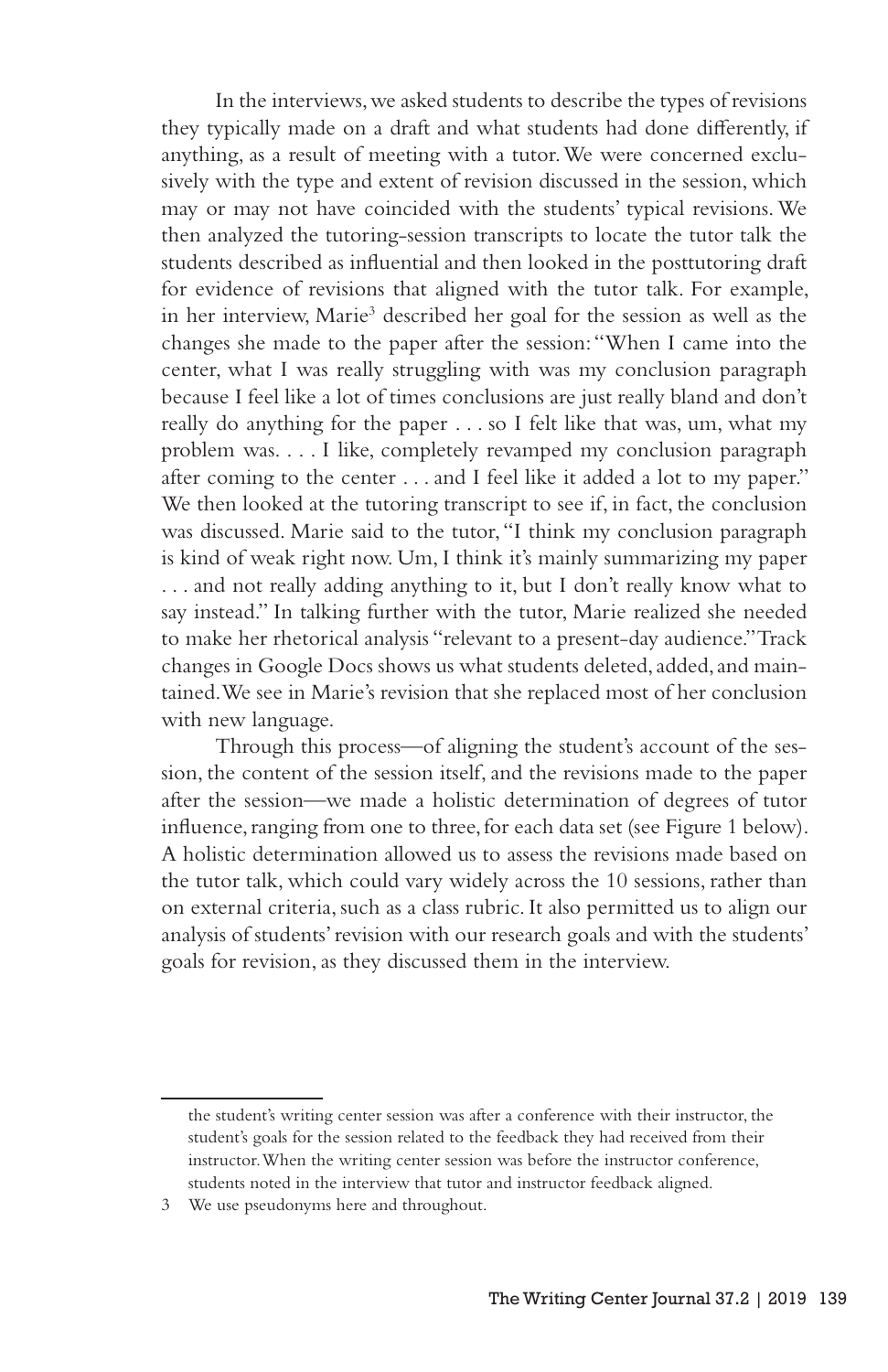*Figure 1.* Organically developed coding scheme for degrees of tutor influence



If after meeting with the tutor, students made no or minimal revisions to their essay or only made the types of changes they would typically make (which we determined by what they stated in the interview), we coded this as a *1*. Essays that were coded as *1* generally showed light revision: some addition or deletion of sentences, but usually just word, spelling, or grammar changes—what students generally referred to as "editing."

When a student made revisions to their work that directly corresponded to what was discussed in the tutoring session, we coded that as *2*. For example, Marie's case discussed earlier was coded as a *2*. Marie came into her tutoring session wanting to discuss her conclusion, she and the tutor worked on the conclusion, and then she revised the conclusion after the tutoring session. *Level 2* revision can also be described as a somebut-not-all application of tutor talk to revision. We see this occurring in two ways: one is when the student did not take on or apply everything discussed in the session to their revision (in this case, some of the talk was applied but not all). The second way is when the student revised one section of the paper based on tutor talk but did not apply that concept to other sections of their paper (in this case, the talk was applied to some but not all of their paper). For the former, for example, the tutor suggested the student develop their analysis and improve topic sentences; the writer worked on analysis but not the topic sentences. For the latter, a student may have wanted to improve topic sentences, discussed at least one with the tutor, and then revised that sentence but not all of the others.

If writers made revisions to their work that directly corresponded to the tutoring session and the writers also appeared to apply elements or strategies discussed about one section of their work to other sections not directly discussed in the session, we coded that as a *3*. For examples of *level 3* revisions, see discussion of the case studies in the penultimate section of this article.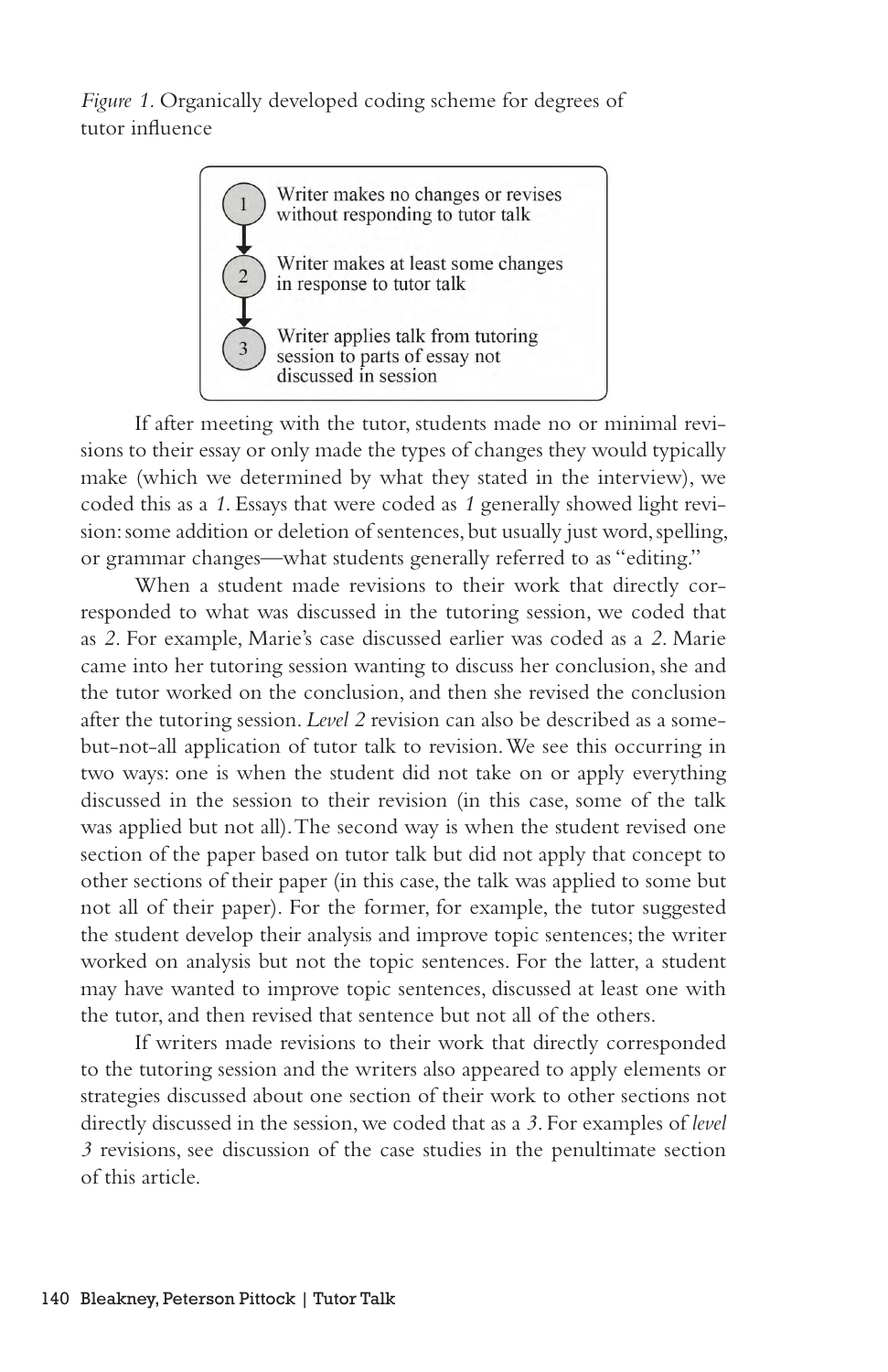## Findings and Analysis

#### **Tutor Talk**

Because our initial goal was to understand whether certain combinations of tutor moves (different types of comments) led to different levels of revision (degrees of tutor influence), we calculated the overall number and percentage of tutor moves in motivational scaffolding, cognitive scaffolding, and instruction. Within each of these categories, we further calculated the number of specific subtypes of tutoring moves in the motivational and cognitive scaffolding categories but not the instruction category. While *Talk about Writing* (Mackiewicz & Thompson, 2015) does define three "tutoring moves" within instruction—telling, suggesting, and explaining—and we identified four in our coding scheme—telling, suggesting, explaining and exemplifying, and assigning a writing task—in the interest of focusing on scaffolding, we do not break down instructional moves in our analysis in this article.

#### **Table 3**

*Total Numbers of Tutoring Moves and Percentage Breakdown Plus Degree of Influence, All Sessions*

| Session        | Motivational<br>scaffolding | $\frac{0}{0}$ | Cognitive<br>scaffolding | $\frac{0}{0}$ | Instruction | $\frac{0}{0}$ | Total<br>moves | Degree<br>of<br>influence |
|----------------|-----------------------------|---------------|--------------------------|---------------|-------------|---------------|----------------|---------------------------|
| $\mathbf{1}$   | 38                          | 31.7          | 41                       | 34.2          | 41          | 34.2          | 120            | $\overline{c}$            |
| $\overline{c}$ | 29                          | 19.3          | 76                       | 50.7          | 45          | 30            | 150            | 3                         |
| 3              | 42                          | 22.7          | 54                       | 29.2          | 89          | 48.1          | 185            | $\overline{c}$            |
| $\overline{4}$ | 35                          | 24.5          | 57                       | 39.9          | 51          | 35.7          | 143            | $\mathbf{1}$              |
| 5              | 102                         | 20.5          | 218                      | 43.9          | 177         | 35.6          | 497            | 3                         |
| 6              | 34                          | 16.1          | 112                      | 53.1          | 65          | 30.8          | 211            | $\overline{2}$            |
| 7              | 35                          | 20            | 74                       | 42.3          | 66          | 37.7          | 175            | $\overline{2}$            |
| 8              | 25                          | 20.5          | 50                       | 41            | 47          | 38.5          | 122            | $\overline{2}$            |
| 9              | 58                          | 25.6          | 134                      | 59            | 35          | 15.4          | 227            | $\overline{2}$            |
| 10             | 29                          | 22            | 75                       | 56.8          | 28          | 21.2          | 132            | $\mathbf{1}$              |
| Total          | 427                         |               | 891                      |               | 603         |               |                |                           |
| Mean           |                             | 21.8          |                          | 45.4          |             | 32.8          |                |                           |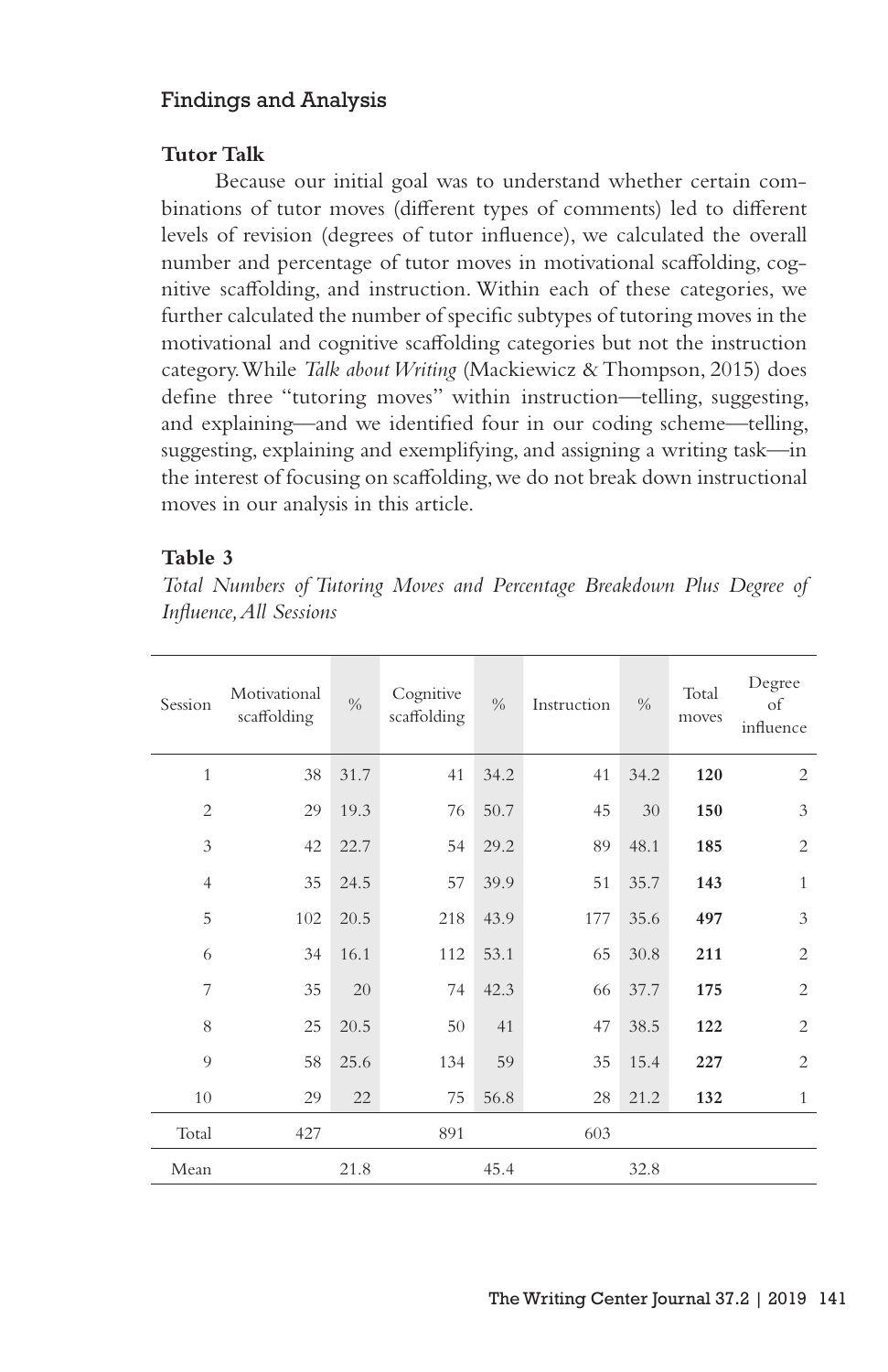We offer Table 3 as a complete table of the number and percentages of tutoring moves for each tutoring session, as well as the degree of tutor influence we settled on, in order to show both the range and similarity of tutoring talk across the sessions. (We discuss our coding and analysis for determining degrees of tutor influence below.) What is obvious from the data here is that all three tutoring moves are used in all 10 sessions with a, perhaps, surprising similarity in terms of frequency and percentage of use across all sessions. Overall, cognitive scaffolding was used more often (45.4%) in these sessions than instruction (32.8%) or motivational scaffolding (21.8%); this information can also be seen visually in Figure 2. For cognitive scaffolding, usage rates range from 29.2% to 50.7% of the tutoring moves within a session; instruction usage ranges from 15.4% to 48.1% of the tutoring moves; and the use of motivational scaffolding ranges from 16.1% to 31.7% of the tutoring moves. By comparison, overall, Mackiewicz & Thompson (2015) found in their 10 sessions that instruction was used most frequently at 44% followed by cognitive scaffolding at 34%, basically the converse of our findings; the usage of motivational scaffolding at 22% was similar to our finding (p. 79). It's possible our decision to code individual clauses, shorter units than what Mackiewicz & Thompson generally coded for, resulted in a higher count of cognitive scaffolding.



*Figure 2*. Occurrence of scaffolding and instruction, all sessions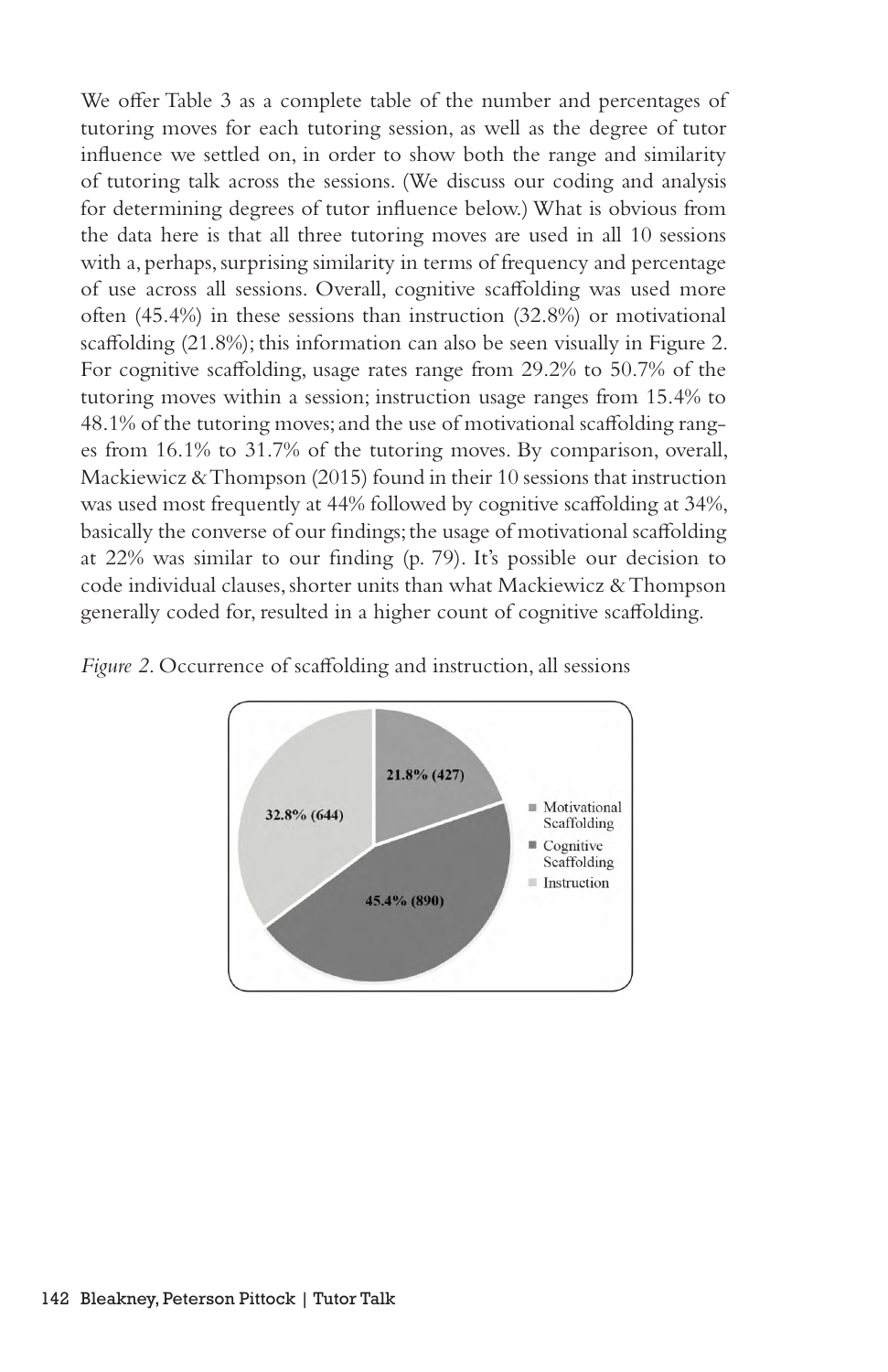

*Figure 3*. Occurrence of motivational scaffolding, all sessions

*Figure 4*. Occurrence of cognitive scaffolding, all sessions



Within motivational scaffolding (Figure 3), by far the most commonly used strategy was *praising*, followed by *reinforcing students' ownership*, then *using humor*, then *other*, a code we developed to capture tutors' verbals that indicated "I hear you . . . keep talking." *Showing concern*, *being optimistic*, and *expressing sympathy or empathy* were used minimally. Within the category of cognitive scaffolding (Figure 4), *responding as a reader or listener* was the most used technique, followed by *pumping*, then *reading aloud*, then *demonstrating*, and then *prompting*. The sessions used minimal *references to a previous topic*, *forcing a choice*, and *hinting*. We note that session 5 (disaggregated in Table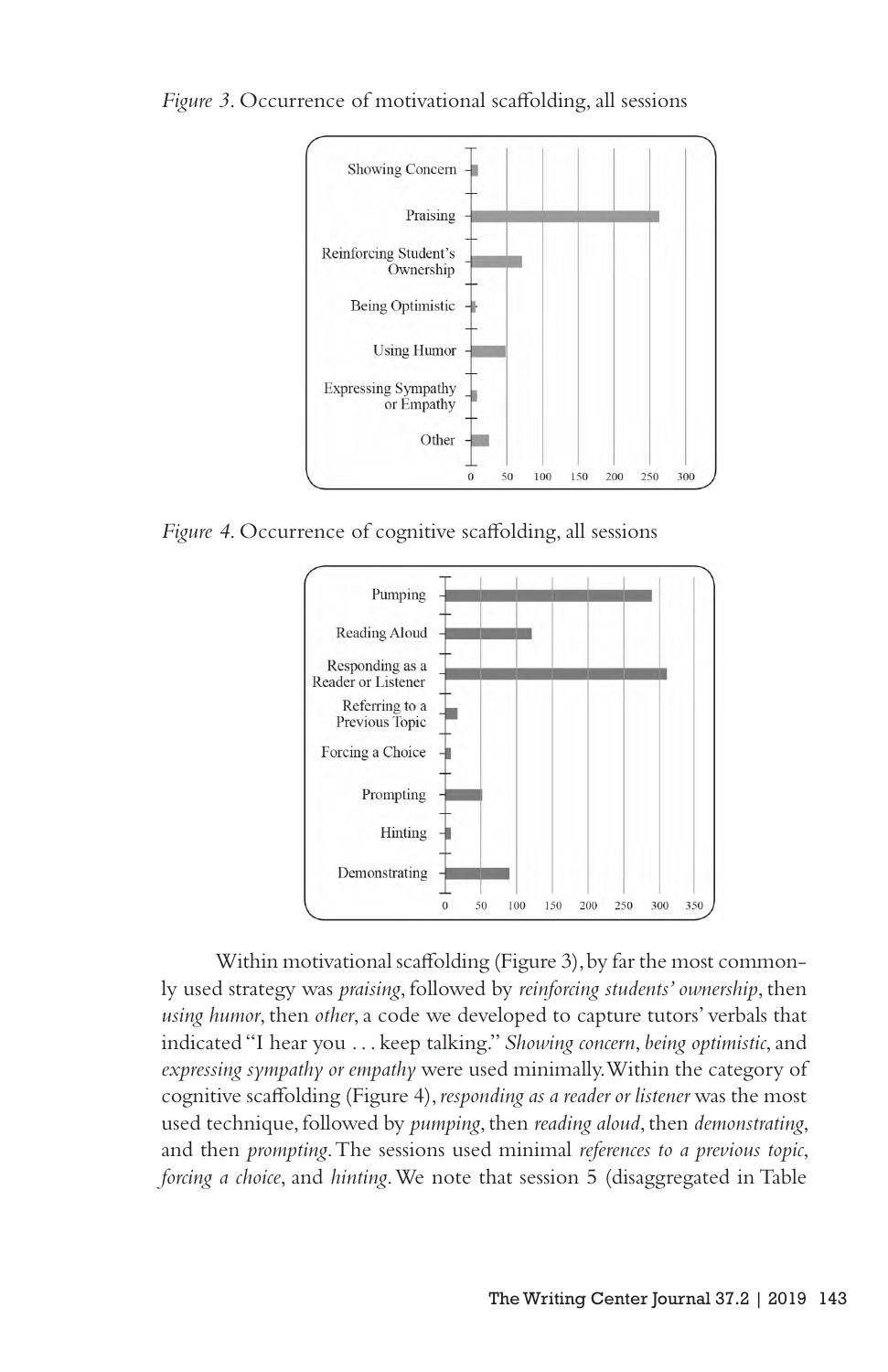3) skews these total numbers of tutoring moves because it was a longer session with a tutor who held the floor for much of the session.

In contrast to Mackiewicz & Thompson (2015), we found our tutors used cognitive scaffolding more frequently than instruction or motivational scaffolding. We had hoped a finely grained analysis of the types of tutor talk used in individual sessions would give us a sense of how our tutors conducted tutoring sessions and how students revised, and to what extent, based on specific tutor talk; however, we did not find certain combinations of tutoring moves led to different levels of revision.

**Degrees of tutor influence.** After coding the tutoring sessions, we then turned to the students' compositions; track changes in the Google docs made visible the extent of revision. We coded two of the 10 sessions at a degree of tutor influence *level 3*, six at *level 2*, and two at *level 1* (Table 3). With two exceptions, sessions 4 and 10, we saw degrees of tutor influence at minimum in the *2* range, which indicates 80% of the writers made changes to aspects of their drafts that directly connected to what was discussed with the tutor.

Sessions 4 and 10 were at *level 1*, meaning that after meeting with the tutor, the students made no or minimal revisions to their essay or only made the types of changes they would typically make (which we determined based on what they stated in the interview). In other words, they did not make revisions in response to tutor talk. Of course, there could be other reasons tutor talk did not appear to influence change in the student's draft. For instance, the student may have been further along in their process and did not feel revisions were necessary, or maybe the tutor talk was persuasive but the student was unable or unwilling (due to lack of experience with revision or lack of time) to implement the suggestions on their draft before the due date. From the student interviews, we know that for session 10, Sean was a highly motivated writer who said he had already made substantial independent revisions to his draft prior to his tutoring session. In his session, we note a high use of cognitive scaffolding, at 56.8%, and the analysis breakdown shows a dominant use of pumping and responding as a reader or listener. This suggests the tutor was seeking to engage Sean by asking questions and invoking an audience, strategies a persistent tutor might use with a student who is less open to making further changes because the student already has substantially revised their essay. For session 4, even though Sarah did not make many revisions on the page, she described in an interview using a process of "reread[ing] with a critical eye" after her tutoring session. This session had a relatively equal balance of the three tutoring strategies, so what we can say about this session is that tutor talk possibly supported the student's motivation to return to the draft but not to make further changes.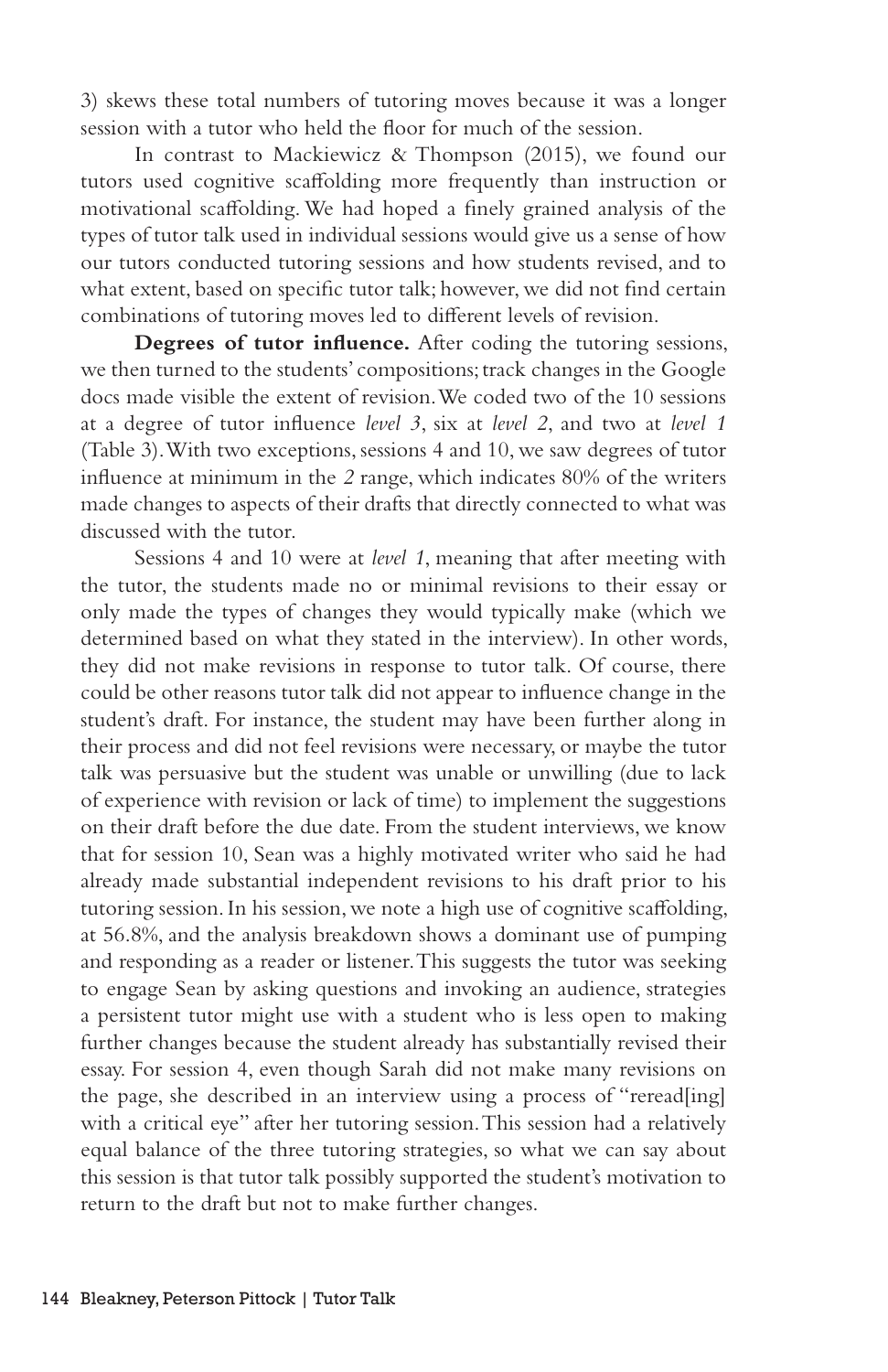The most common degree of tutor influence, occurring six times in our ten datasets, was *2*. In datasets that we code as *2*, we saw two main responses to tutor talk: students directly applying tutor talk, as we discuss earlier with Marie's example when she revised her conclusion based on tutor talk but did not make any additional revisions to her paper, or students applying at least some of the tutors' feedback to some sections of their work but not to sections not discussed in the session. With just six sessions, it is difficult to discern a pattern. All we can say is that despite what might have been discussed in the tutoring session, six students in our set of 10 were able to make revisions to their papers in some areas but were unable to take up all the suggestions or to consistently make revisions that applied lessons learned in their tutoring sessions to parts of their paper not directly discussed in the session. It is not surprising that *level 2* is most common; first-year students are learning how to revise their work independently and based on feedback, and they are balancing their motivation to do well in the assignment with often a limited amount of time to revise or minimal tools to manage their time effectively. In addition, first-year students may also not yet have the confidence to revise beyond what's been discussed with someone whose writing expertise or opinions they trust.

We coded two student revisions at *level 3*. We discuss these two examples more fully because we believe they illustrate success stories of writing center work: these two examples illustrate a widely accepted hope in our field that students will transfer strategies and lessons from the tutoring session to new sections of the writing.

## Degree of Tutor Influence 3: A Case Study of Two "Successful" Sessions

In the two sessions we categorized as *level 3* degree of tutor influence, we found evidence of the student applying what was discussed in the tutoring session about some parts of their essay to other parts of their essay not directly discussed in the session. To discuss these examples, we start by looking at the tutor talk and then move to the students' interviews and revisions in order to examine the alignment among these three sources of data.

#### **Tutor Talk**

The first observation to note about tutor talk for these two sessions is how similar, or close to the average, the patterns of tutor talk are in comparison to the other sessions analyzed for this study. Motivational scaffolding is close to the average of 21.8% for these two sessions, with session 2 at 19.3% and session 5 at 20%. Instruction is below the average of 32.8% for session 2 (30%) and above average for session 5 (35.6%), but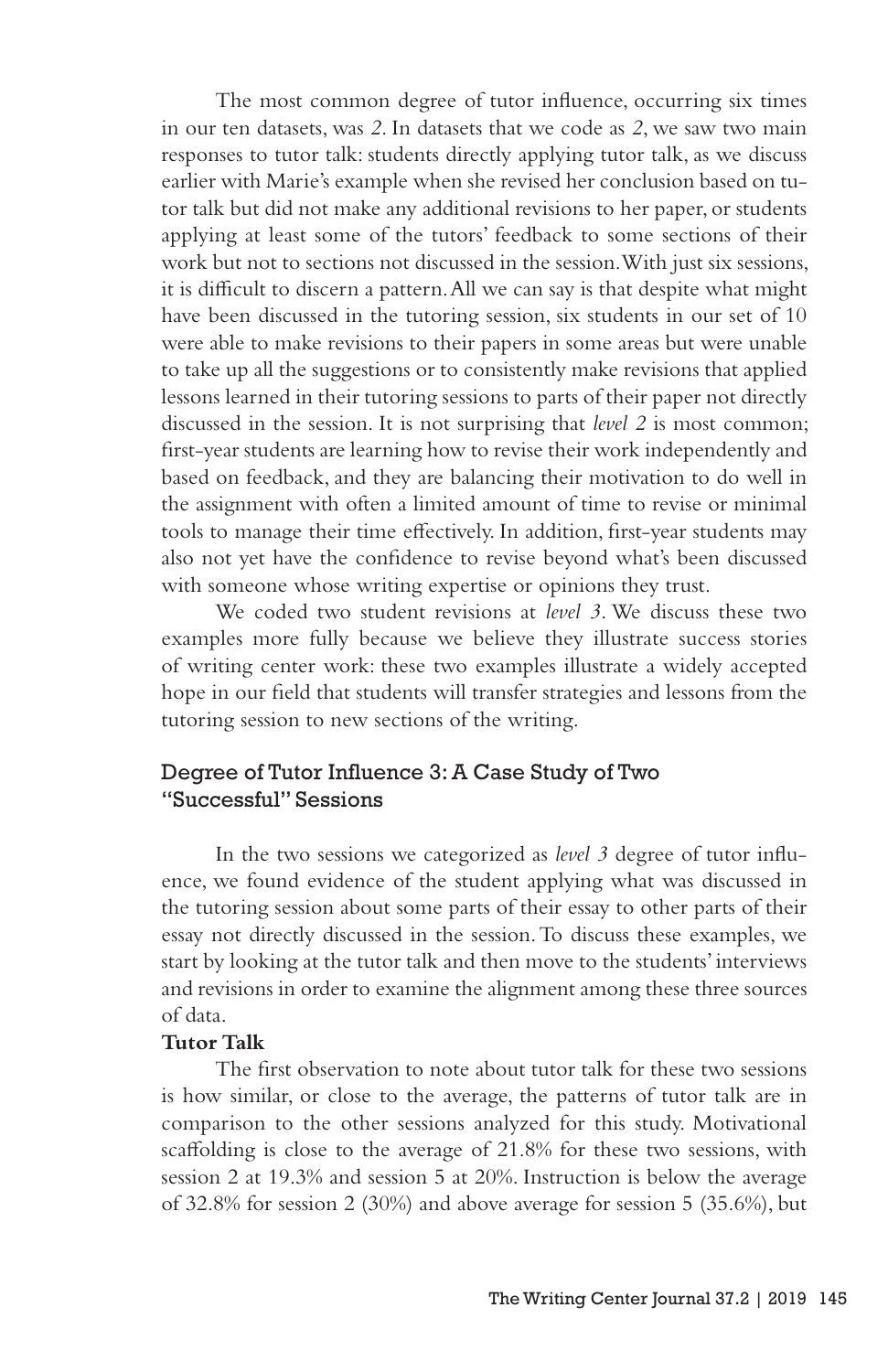not by much. And cognitive scaffolding is above the average of 45.4% for session 2 (50.7%) and slightly below average for session 5 (43.9%) in comparison to the other eight sessions analyzed in this study, but there are other sessions (for instance sessions 6 and 10) where cognitive scaffolding comprised more than 50% of the session.



*Figure 5*. Occurrence of all strategies, session 2, Tina, and session 5, Sam

*Figure 6.* Occurrence of motivational scaffolding, session 2, Tina, and session 5, Sam

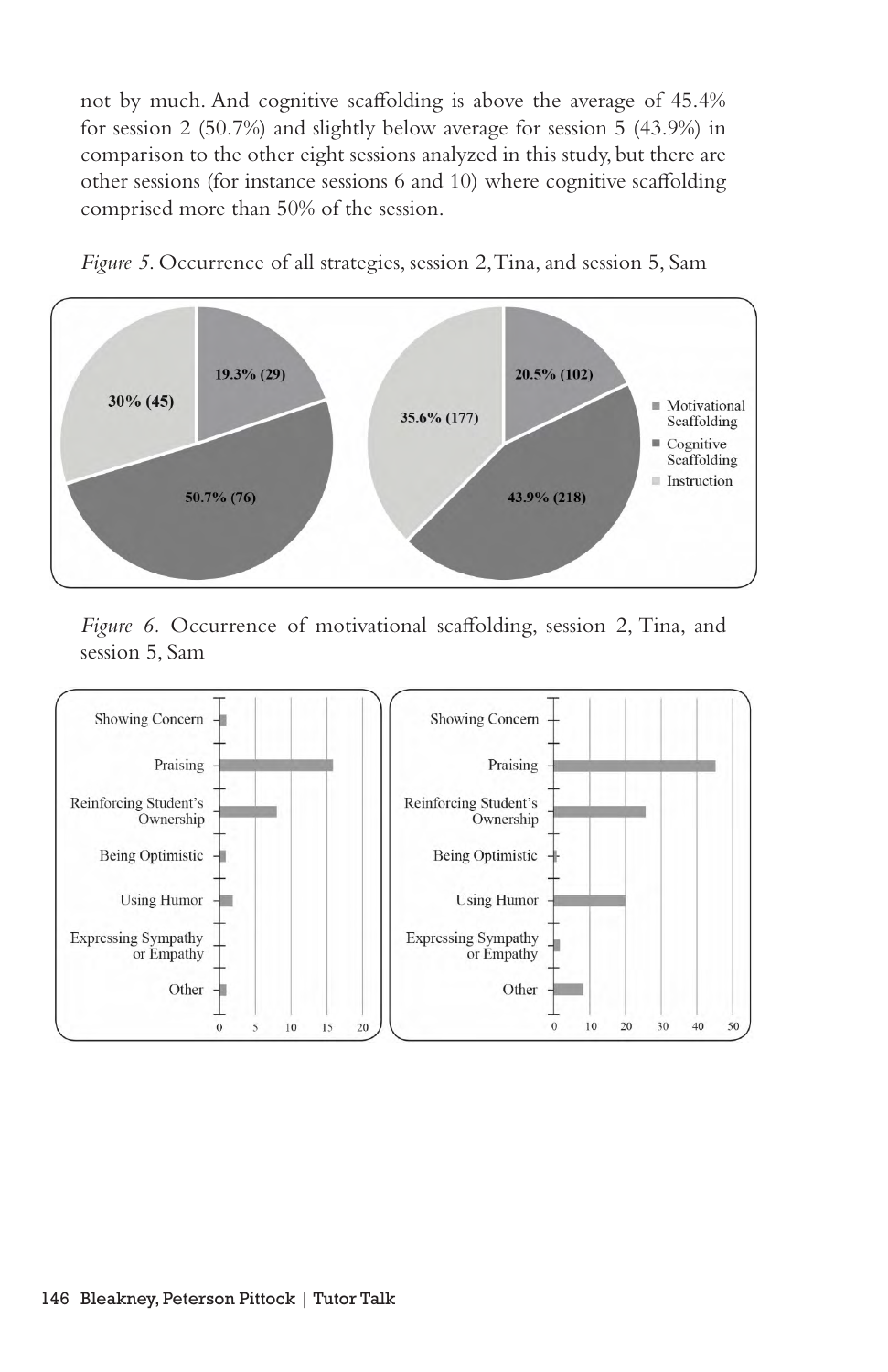*Figure 7*. Occurrence of cognitive scaffolding, session 2, Tina, and session 5, Sam



In the breakdown within motivational scaffolding, *reinforcing student ownership* is quite high in both sessions, after *praising* (which aligns with what we found across all the sessions). For cognitive scaffolding, in both sessions *pumping* is high, but for session 5, additional strategies like *reading aloud* and *responding as a reader* are used commonly also. Session 5 was a longer session, so there was more time to read longer passages aloud and for the tutor to respond to those.

Despite how average the tutor talk is, these writers described in the interviews the impact of tutor talk, suggesting it prompted them to apply tutor feedback more extensively than other writers in this study did. We returned again to the interviews with the students involved in these two sessions to understand more deeply their revision choices and their relationship to the tutor talk.

#### **Session 2: Tina**

Even though a tutoring session may focus on a limited portion of a work in progress, in this case, a thesis statement, Tina's reflection on her tutoring session and revision to her writing suggest tutor talk can influence students' revisions of other sentences beyond those discussed with the tutor, as well as the conception of revision. Tina came into the center to discuss her rhetorical-analysis assignment, which focused on a chapter of Sherry Turkle's *Alone Together: Why We Expect More from Technology and Less from Each Other* (2011). In the tutoring session we recorded, Tina met with the tutor, graduate-student Kevin, after she had conferenced with her instructor and after she had received peer feedback; in our interview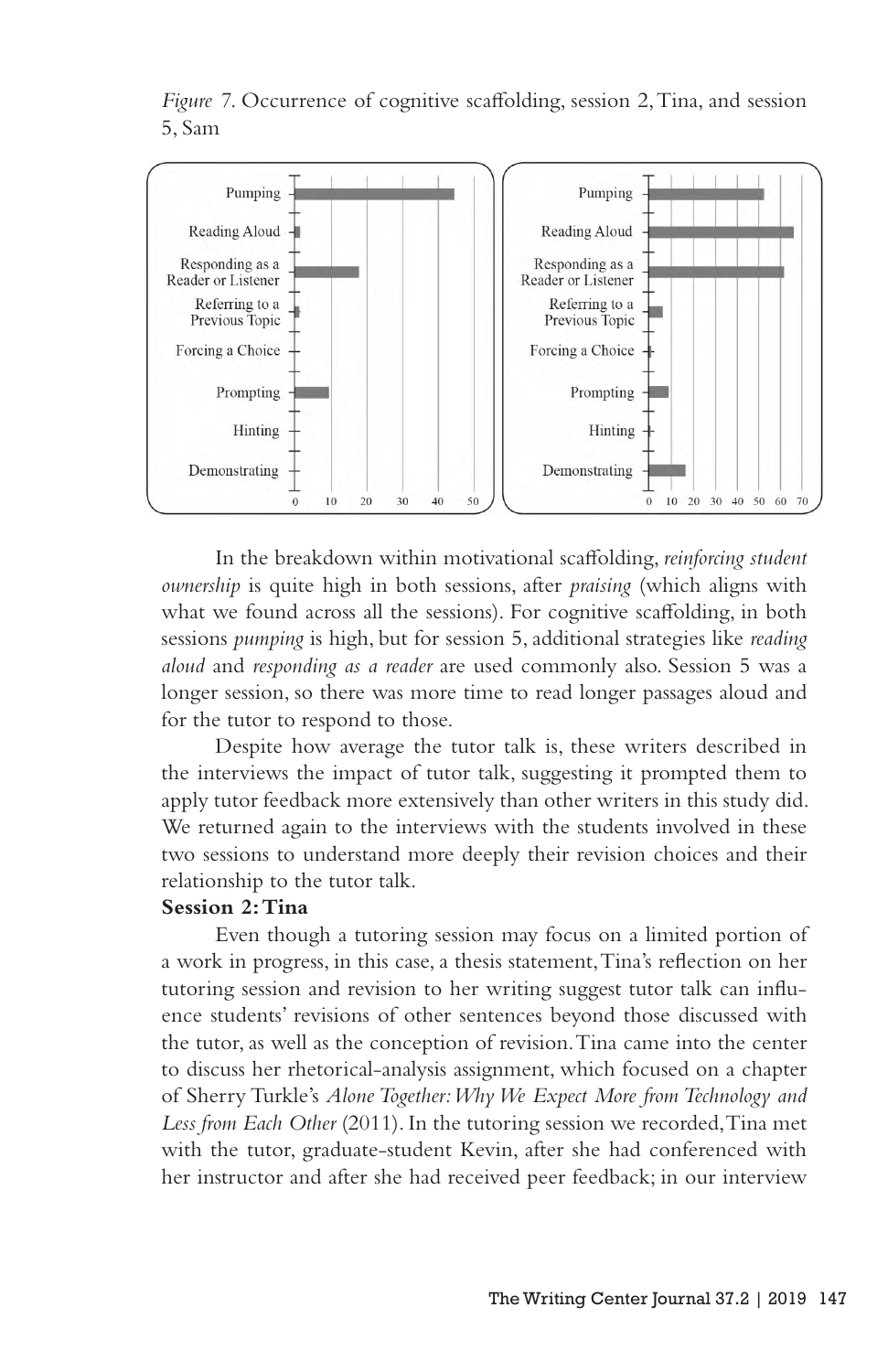with her, she described the essay she brought to the writing center as "near final draft—ready."

We asked the students to describe how they typically revise and whether they followed a different revision process with this assignment. Tina said, "[I] typically look for things that don't sound right," "make sure that my points are clear," and "make sure that the essay flows," revision priorities and strategies many of our first-year student participants identified. This time, her revision process was different because, after she had met with her instructor, she realized the essay was "confusing . . . and not as direct[ly related], um, to rhetorical analysis as it should be." So, in addition to the usual approach, she worked to improve transition sentences between paragraphs, on "stat[ing] the exact thing early on that's being analyzed," and did "a lot of reading out loud, restructuring, re-outlining, restructuring." In addition to the feedback from her instructor, her classmates gave her feedback in peer review on grammar, paragraph structure, evidence, and the relationship between the thesis and essay.

Tina stated that her goal for the tutoring session was to improve the thesis statement, specifically to make it more precise and less verbose. She stated she and Kevin discussed the thesis, which he found somewhat confusing. In their session, according to the interview, they focused on reducing the number of prepositional phrases, combining sentences when possible, and translating her thesis into the active voice. However, after the tutoring session, Tina described how she kept going with the feedback she received from Kevin:

Working on the thesis actually helped me revise later that night and the following day until my essay was due . . . I finished the thesis later on, like, um, constructing it and then went through and, like, looked for, like, sentences that had been like the one that were, had been in my thesis.

There were still some spots where I would address a point and then not come back to it 'til the end . . . I had to be really, like, "Okay, if I had never read the paper, if I had never seen this before, like, what, what could be better? Even if, if I think it's okay enough, what could be better?," so that was where I kind of was at that point so I found, like, two or three places throughout the rest of the essay where I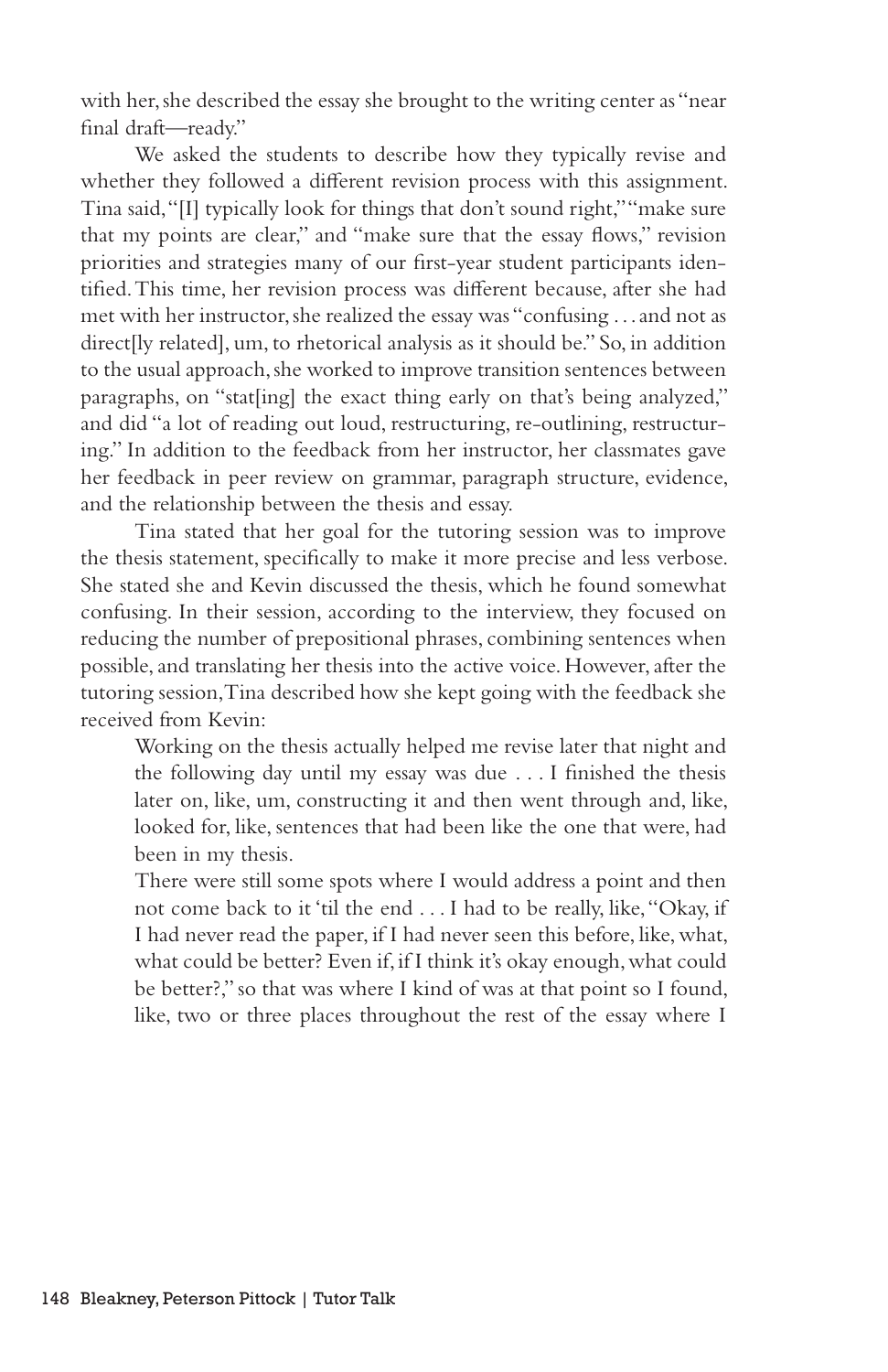could just, like, move a sentence up or move a sentence down, and, like, compare . . .

Comparing her pretutoring draft with her final draft, we noticed Tina revised sentences in every paragraph of her essay. As we would have expected from her interview, she revised her thesis in the introductory paragraph to minimize the number of prepositional phrases and combined two sentences (see Sample 1).

*Sample 1* Tina's Revisions

> everyday interactions-followed closely behind... In her chapter, Turkle attempts writes to expose the turbulence backwardness of how technology that is meant to bring us closer together has evolvedactually worked to create distance in our personal relationships. Turkle forgoes her numerous credentials by utilizing several anecdotes as her main source of evidence revealing the prevalence of the issue to the reader. This rhetorical choice appeals to the emotions of her audience pushing them to perceive younger generations use of technology through her use of anecdotal claims and personal theories focused on evoking emotional responses in her audience of people in an older generation. Her ultimate goal is to persuade her audience to see the younger generation as as the main culprits in misusing technology and bring to light how it causes rather than solves problemsperpetrators of being alone together.

In Sample 2, from the main body of Tina's essay, we see evidence of almost all the revisions Tina talks about in her interview. She crafts a more specific topic sentence that addresses Turkle's rhetorical appeals. She drops a number of prepositional phrases (e.g., "before using Skype" and "through her video camera"), selects stronger or more precise verbs, and removes extraneous words.

## *Sample 2* Tina's Revisions

-An aneedote serves as a real-world example to help bring the readers eloser to agreeing with-Turkle's main reason for using anecdotes that theyyour logie. Turkle uses so manyeventually start to create emotional appeals as well as logical ones in is to push logos throughout her audience-piece. However, the particular topics she zones in on appeal to different levels of emotions within her readers. This is exemplified in a later-narrative about a woman SherryTurkle encountered at a dinner party, Ellen. <del>Turkle sets up</del>-Ellen's story begins by describing her as "an ambitious elegant young woman in her early thirties" who is benefiting from the video-chat service of Skype. Before using Skype, the only way Ellen could talk to hergrandmother was While talking to her grandma prior to Skype used to be "costly and brief." Butnow, it is almost as if she is able to be there with her grandma through her video camera. By setting up this anecdote in a," Skype allows them to communicate better than ever. This positive light with a likable subject, Turkle-portrayal of a young woman and technology seems to be contradicting herTurkle's argument that most of the younger generation is only misusing technologyit. However, Turkle then describes reveals how Ellen admits that her grandma has noidea that "Skype allows surreptitious multitasking." Even though Ellenher and her grandmother Skypeinteract more frequently now, Ellen now checks emails and treats browses the web treating the Skype as another actiontask on a longher to-do list of to-dos. Turkle's underlying. By choosing an intimate familial anecdote instead of juxtaposing two separate examples, Turkle divulges into the fact that no matter how strong your personal connection is with whomever you're conversing with, technology still has the power to further disconnect us. Turkle's unspoken question to her audience is if Ellen, a bright, ambitious girl, isn't immune to this problem, then what is to be said for the rest of the generation?-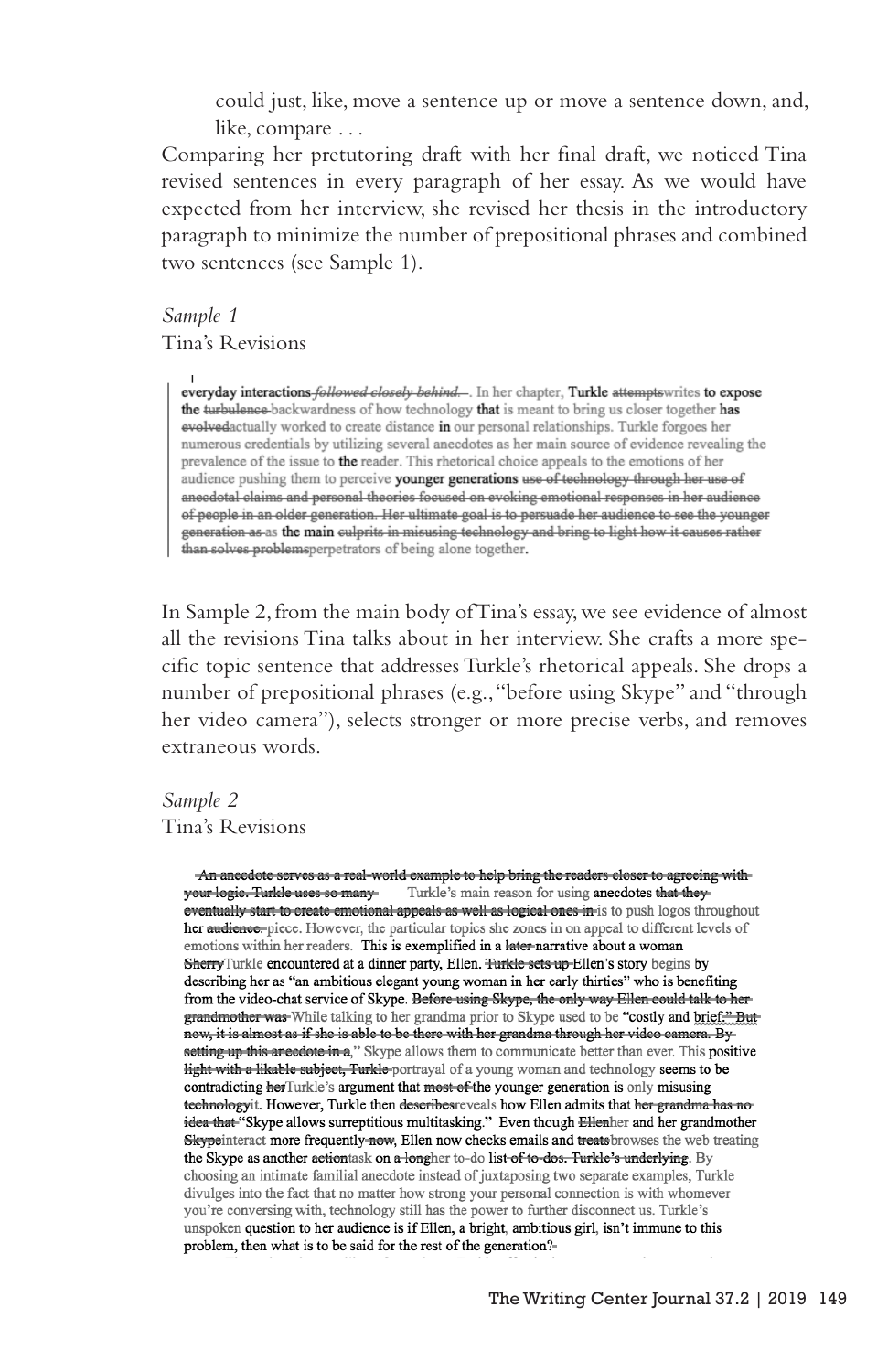Tina made revisions discussed with the tutor to the parts of the paper directly addressed in the session, but we coded this session a degree-of-tutor-influence *level 3* because she also made revisions related to the tutoring conversation in other parts of the paper, such as the body paragraph in Sample 2. Tina describes her nuanced understanding of this revision process, which we understand is influenced by her interaction with Kevin: "I think revision is a very long process, and I don't think that you can underestimate it . . . it's a lot about holistic changes to make sure that your essay makes sense, but, um, a lot, a lot of those involve going in and being nitpicky about what you decide to include and how you decide to include [it]."

### **Session 5: Sam**

In our second example of *level 3* tutor influence, we see tutor talk supported this student's understanding of genre conventions, which led to his revising parts of the paper not discussed in the session. Like Tina, Sam was in a technology-themed first-year writing course but with a different instructor. Sam's writing center visit occurred after he had met with and received feedback from his instructor. The focus of Sam's rhetorical analysis was a two-part blog post titled "The AI Revolution," written by popular technology blogger Tom Urban.

In his interview, Sam suggested that his revision plan was more focused for this assignment than for previous ones. In response to the question, "What do you usually do as you revise?," he answered vaguely that he "revises in stages." This time, however, because he had feedback from his instructor and from the writing center tutor, he had a more targeted plan for revision: "[I had] a really good plan of what I actually had to go and fix . . . [and] ended up just rewriting two paragraphs right off the bat and kind of went back and did my, like, piece-based revision."

We noted that his visit to the center helped him see more clearly his writing from a reader's perspective. For example, during the session, his tutor Danielle suggested he should define specialist concepts for his reader, such as Criswell's Law of Accelerating Returns. She further encouraged him to include Urban's visual of "the intelligence staircase" and to analyze it more thoroughly, again to provide context for his reader, which he ultimately did. Finally, Danielle gave Sam a concrete heuristic for rereading the text he was analyzing: What is the author doing? How is he doing it? How does it tie in with purpose or audience? Sam indicated in the interview that he used those questions to develop arguments in his body paragraphs, add analysis that refers back to the thesis, and extend the thesis to include audience concerns. He revised his essay so it is more pointedly a rhetorical analysis.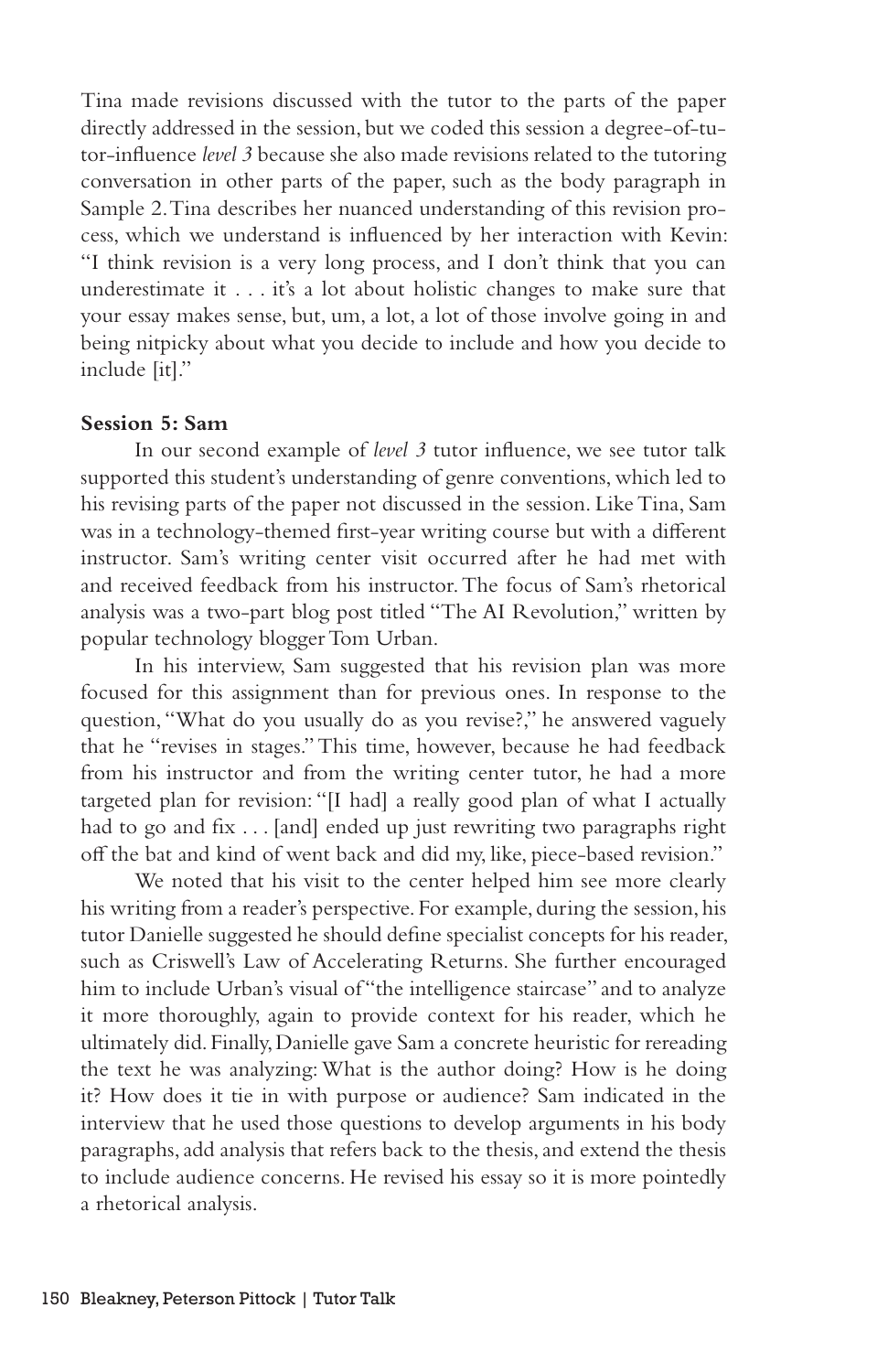In his new thesis, revised in response to his tutor's feedback, he articulated a more precise conception of Urban's audience that recognizes its eclecticism.

*Sample 3* Sam's Revisions

> Specifically, Urban examines the future of Artificial Intelligence (henceforth referred to as AI) in his two part post titled *The AI Revolution*. For an extremely complex topic fraught with technological impossibilities and ethical implications. Urban is able to synthesize technical sources to provide background and make an argumentsimple arguments through eartoon depictionslogical progressions that my grandma would understand. He clearly explainsdefines amusing constructs which explain his thought processes by defining amusing constructs and depicting depicts them in goofy cartoons and charts. We will examine the his use of histhe construct of the "Die Progress UnitsUnit" as well as his "Intelligence Staircase" analogy to convince the general public that AI will drastically change the world in the near future and is something to be both worried and excited aboutfor better or for worse and to engage a motley audience in a topic that has generally been limited to academics and enthusiasts.

A body paragraph (Sample 4) was discussed generally with the tutor. After the session, Sam added a figure and explained the artist's choices related to the intelligence spectrum and their relation to Urban's purpose; he also speculated on the visual's impact on the audience. These revisions suggest Sam applied strategies learned from an earlier conversation with Danielle about how to present his analysis more clearly for his reader.

*Sample 4* Sam's Revisions

> To explain how we will get to this impossible future with a simple analogy, Urban diagrams what he calls the "Intelligence Staircase"." (Figures 1 and 2) —a cartoon depiction of the intelligence spectrum from ants to beyond humans. Right now, humans are the most intelligent beings up on the top step with other terrestrial animals occupying the several steps below us. ASI that is able to improve upon itself may be escalate to hundreds or thousands of steps above us. in a frighteningly short period of time. In the his cartoons depicting the staircase, Urban portrays humans as awkward stick figures completely unaware of the realm of the huge realm of superintelligence—the possibility that there are ways of thinking and conceptslies above them (Figure 1). He shows that our assumption of being at the absolute top of the staircase is naive and contrasts this view with the more realistic Figure 2, displaying how we could never even start to understand the framework in which they are framed in-ideas and technologies resulting from ASI. This thought is both humbling and dehumanizing. The most striking aspect of Figure 2 is the total uncapped vastness of the intelligence spectrum and the fact that humans are grouped so closely together with chickens and ants-animals we view as highly unintelligent. Urban successfully invokes a sense of smallness and insignificance in his audience akin to the feeling of staring into the night sky and imagining just how big the universe really is. Urban writes, "a chimp can become familiar with what a human is and what a skyscraper is, but he'll never be able to understand that the skyscraper was built by humans."" ("Our Immortality or Extinction"). In the example of comparing humans to ASI, we are just chimps—unable to make mental connections that seem so obvious at a higher intelligence level. While discussing this existentially frightening topic, Urban maintains a comical tone, making discussion surrounding AI digestible and enjoyable for everyone.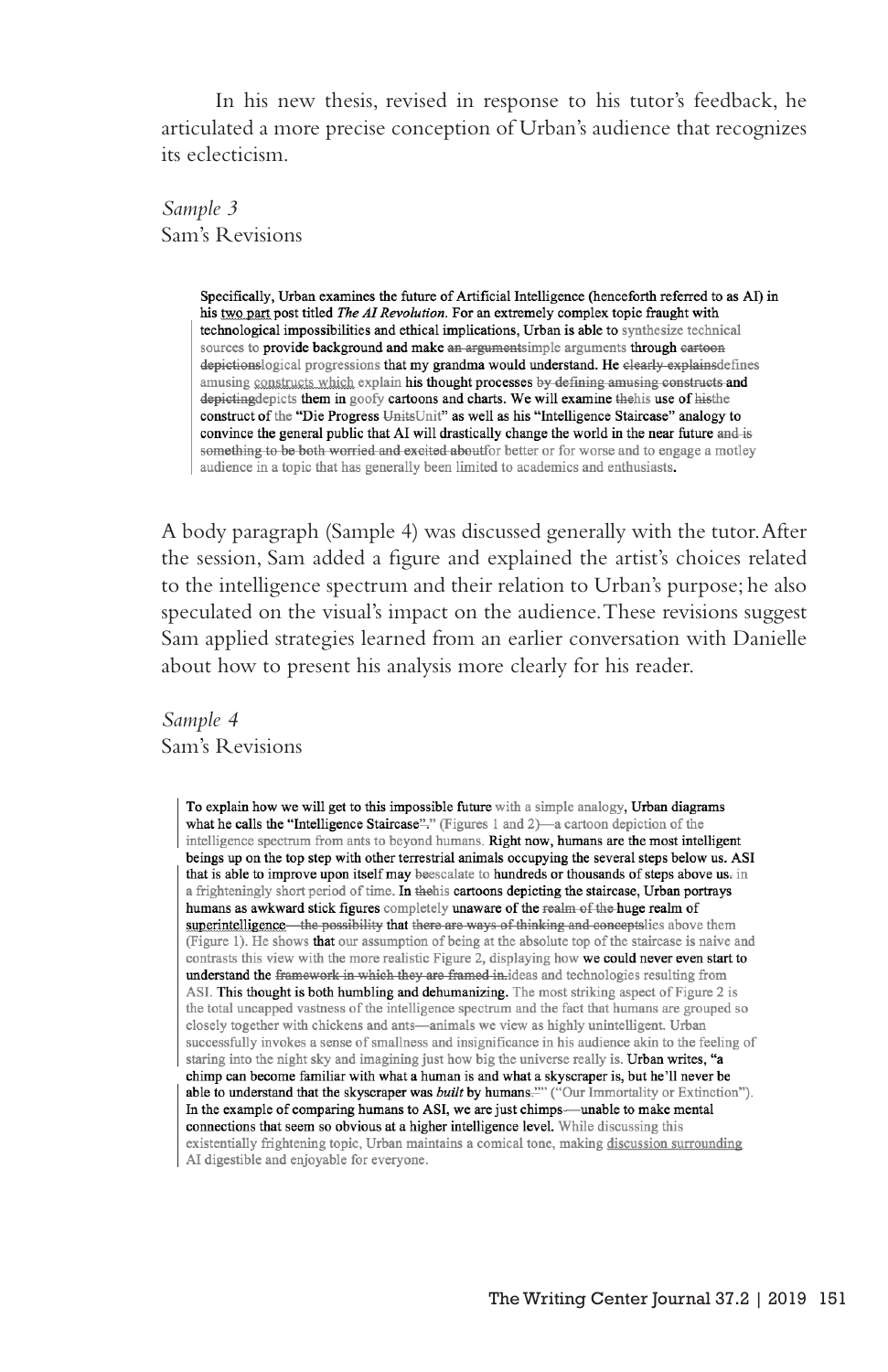In addition, Sam added eight new sentences to the conclusion, a part of the paper not discussed with the tutor, which nevertheless synthesize much of what the session focused on, including Urban's rhetorical purpose and strategies. Throughout, Sam's revisions show he worked to explain more carefully how Urban presents highly complex and consequential science to a reader unfamiliar with AI and the blog post. We coded this session a degree-of-tutor-influence *level 3* because Sam made changes to parts of the paper discussed with the tutor as well as to many sentences and a number of paragraphs not discussed with the tutor.

This session ran long. At 45 minutes, there was a lot more tutor talk than in any of the other sessions (497 codes compared to the next-highest at 227), suggesting that the tutor was providing more detailed feedback or even perhaps that the dialogue between Sam and the tutor was more sustained. This extended session may explain why the degree of tutor influence is higher. He also came in with a clear goal for the session. Having met with his instructor before the tutoring session, he knew he needed to develop his body paragraphs and conclusion, but he wasn't sure how. His conversation with the tutor gave him the tools to move forward with the revision. In his interview, Sam explained that he learned from this experience that revision is more productive when you "think about what needs to change" before you begin to revise. In both cases, we see students articulate developed understandings of the revision process they describe as emerging in part from their interactions with the tutor.

#### Conclusion

Our study demonstrates the applicability of Mackiewicz & Thompson's (2015) coding scheme to new tutoring contexts, which helped us to understand not only tutor talk in our writing center but how that talk might influence students' revisions. One of the goals of a writing center session, in addition to getting the student to talk about their writing, is for the tutor to talk in such a way that the student hears the tutor and then applies what they heard to a subsequent draft. To observe such tutor influence, we developed a new method that measures tutor influence based on a degree-of-influence scale. The scale uses an organic coding method that draws on the student's account of the writing center session, the tutor talk in that session, and the students' documented effort to revise their work after the session. We show that what was discussed in the session in most (80% of) cases produced an observable effect on the student's revision, confirming that yes, students do revise based on what was discussed in the tutoring session; this finding confirms previous studies that also observe students' revision in response to feedback (Ferris 1997; Williams 2004). We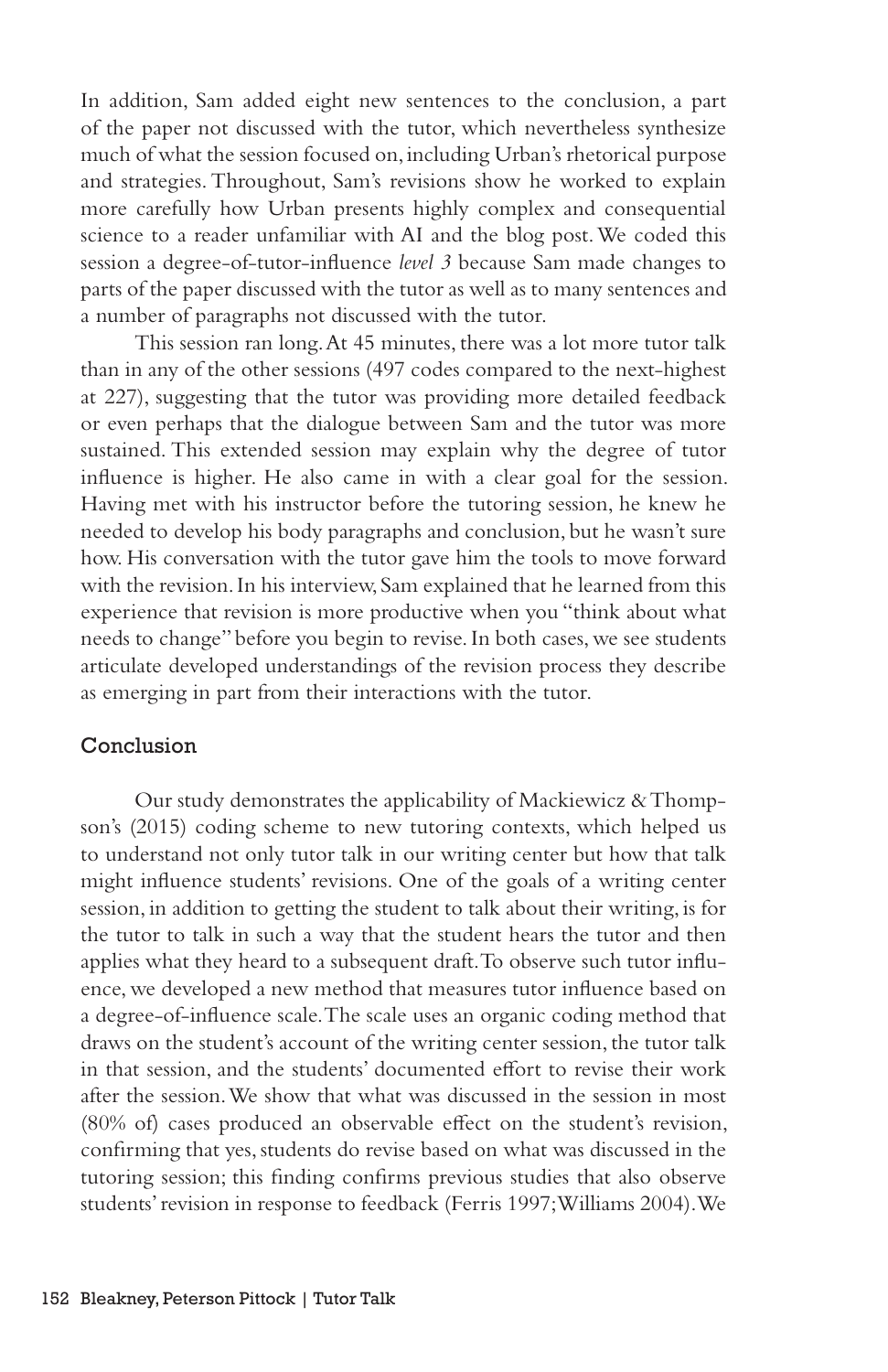also found that, in some tutoring sessions, students apply feedback to other parts of their writing not directly discussed that still aligns with what was discussed in the session.

Williams (2004) has shown that "the focus of discussion is usually the focus of revision," that tutor scaffolding supports revision, and that active participation by the student in the session is important for revision to occur (p. 182). Our study strongly confirms the first two findings and suggests the third as well. Like Thonus (2002) and others, Williams acknowledges that measurement of writing improvement is an open question, but Williams nevertheless uses a taxonomy to assess her subjects' writing improvement and revisions in response to tutor feedback; her study was less concerned with student goals for their writing. By contrast, our study, informed by writing center theory that radically centers student concerns, questions, and goals, identifies revision outcomes from the perspective of the student's goals for the paper, as described in the interview, and from the talk in the tutoring session. "Improvement" in our study is the student returning to the text to continue to experiment and solve problems. We were interested in determining the tutor talk that supported this return.

We do not have sufficient data to claim a certain combination of tutor talk leads to more or less influence or revision, but we do feel confident in saying the combination itself—the individualized and situation-specific mix of cognitive scaffolding, motivational scaffolding, and instruction can lead to revision. In our two sessions with the highest level of tutor influence, we identified more cognitive scaffolding in use in comparison to instruction and motivational scaffolding, but not at a higher rate than for sessions with less revision. Further study could examine whether cognitive scaffolding, as compared to the other strategies, is more likely to lead to higher tutor influence and therefore more revision. Further study might also investigate whether particular tutor moves within the category of cognitive scaffolding are more likely to correlate with higher degrees of tutor influence and more extensive and independent revision. Finally, further study might more deeply investigate students' motivation to revise and the relationship of their motivation to their experience in the tutorial and the types of tutoring moves made by the tutor.

More generally, our findings imply the usefulness of focusing on scaffolding as a pedagogy and vocabulary for tutor education and for assessing the effectiveness of tutor talk, as John Nordlof suggests (2014, p. 59–60). Directors and tutors alike can emphasize using a combination of cognitive and motivational scaffolding and instruction in tutoring sessions with the knowledge that a combination will impact a student's revision. Our study begins to show the value of this approach to supporting stu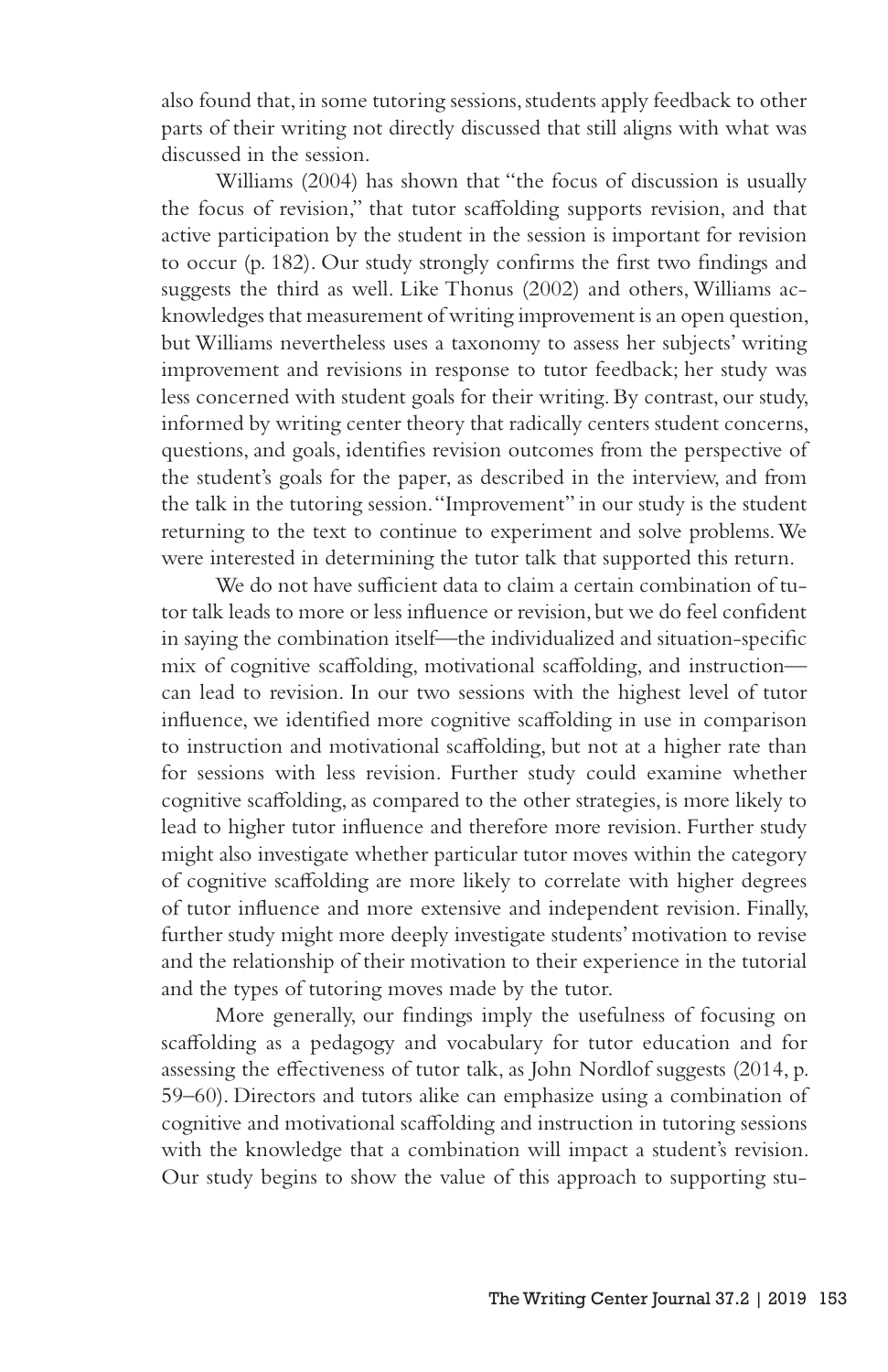dent's revision above and beyond the sections of their writing discussed in a tutoring session.

## Acknowledgments

*We are indebted to Amber Levine and Eve Epker, undergraduate writing tutors at Stanford University's Hume Center for Writing and Speaking, who worked closely*  with the authors to collect and code the data—during this part of the process, Amber *and Eve were deeply involved in the research, and their perspectives enhanced our study design and coding. Thanks also to Natalie Nielsen, a writing center consultant at Elon University Writing Center, who helped with earlier versions of the figures, and to Matt Bryant and Cheryl Gilge, who prepared the final versions of the figures.*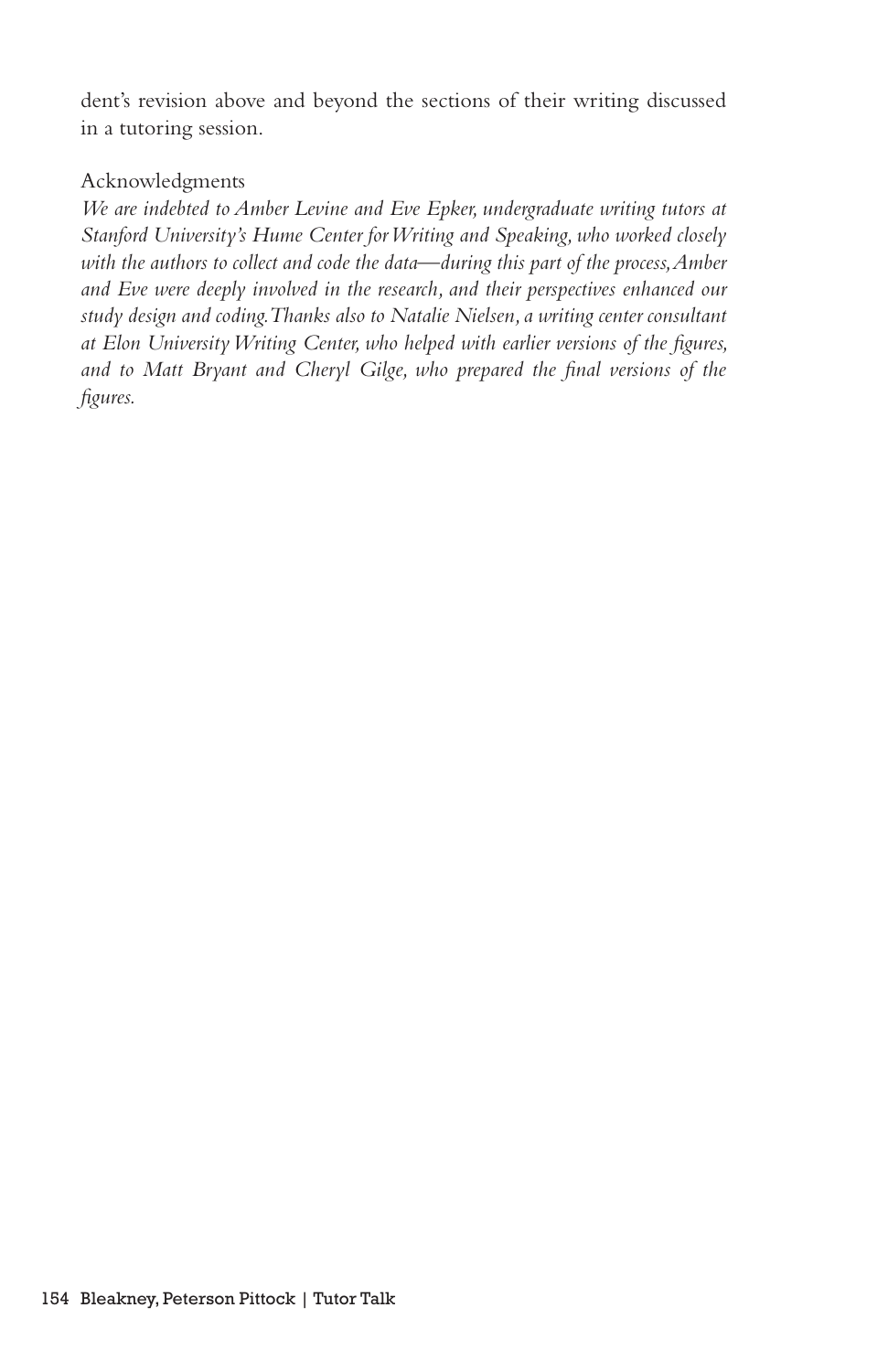#### References

- Ames, C. (1990). Motivation: What teachers need to know. *Teachers College Record, 91*(3)*,* 409–421.
- Beach, R. (1976). Self-evaluation strategies of extensive revisers. *College Composition and Communication, 27*(2)*,* 160–164.
- Boscolo, P., & Hidi, S. (2007). The multiple meanings of motivation to write. *Writing and Motivation*, 19, 1–14.
- Boyer, K. E., Phillips, R., Wallis, M., Vouk, M., & Lester, J. (2008). Balancing cognitive and motivational scaffolding in tutorial dialogue. *Lecture Notes in Computer Science, 5091,* (239–249).
- Bridwell, L. (1980). Revising strategies in twelfth grade students' transactional writing. *Research in the Teaching of English, 14*(3)*,*  197–222. Retrieved from http://www.jstor.org/stable/40170856
- Cromley J., & Azevedo, R. (2005). What do reading tutors do? A naturalistic study of more and less experienced tutors in reading. *Discourse Processes, 40*(2)*,* 83–113.
- DeCheck, N. (2012). The power of common interest for motivating writers: A case study. *Writing Center Journal, 32*(1)*,* 28–38.
- Driscoll, D., & Wynn Perdue, S. (2012). Theory, lore, and more: An analysis of RAD research in *The Writing Center Journal*, 1980–2009. *Writing Center Journal, 32*(2)*,* 11–39.
- Faigley, L., & Witte, S. (1981). Analyzing revision. *College Composition and Communication, 32*(4)*,* 400–414.
- Ferris, D. (1997). The influence of teacher commentary on student revision. *TESOL Quarterly, 31*(2)*,* 315–340.
- Fitzgerald, J. (1987). Research on revision in writing. *Review of Educational Research, 57*(4)*,* 481–506. doi:10.3102/00346543057004481
- Fitzgerald, L., and Ianetta, M. (2016). *The Oxford guide for writing tutors: Practice and research*. New York: Oxford University Press.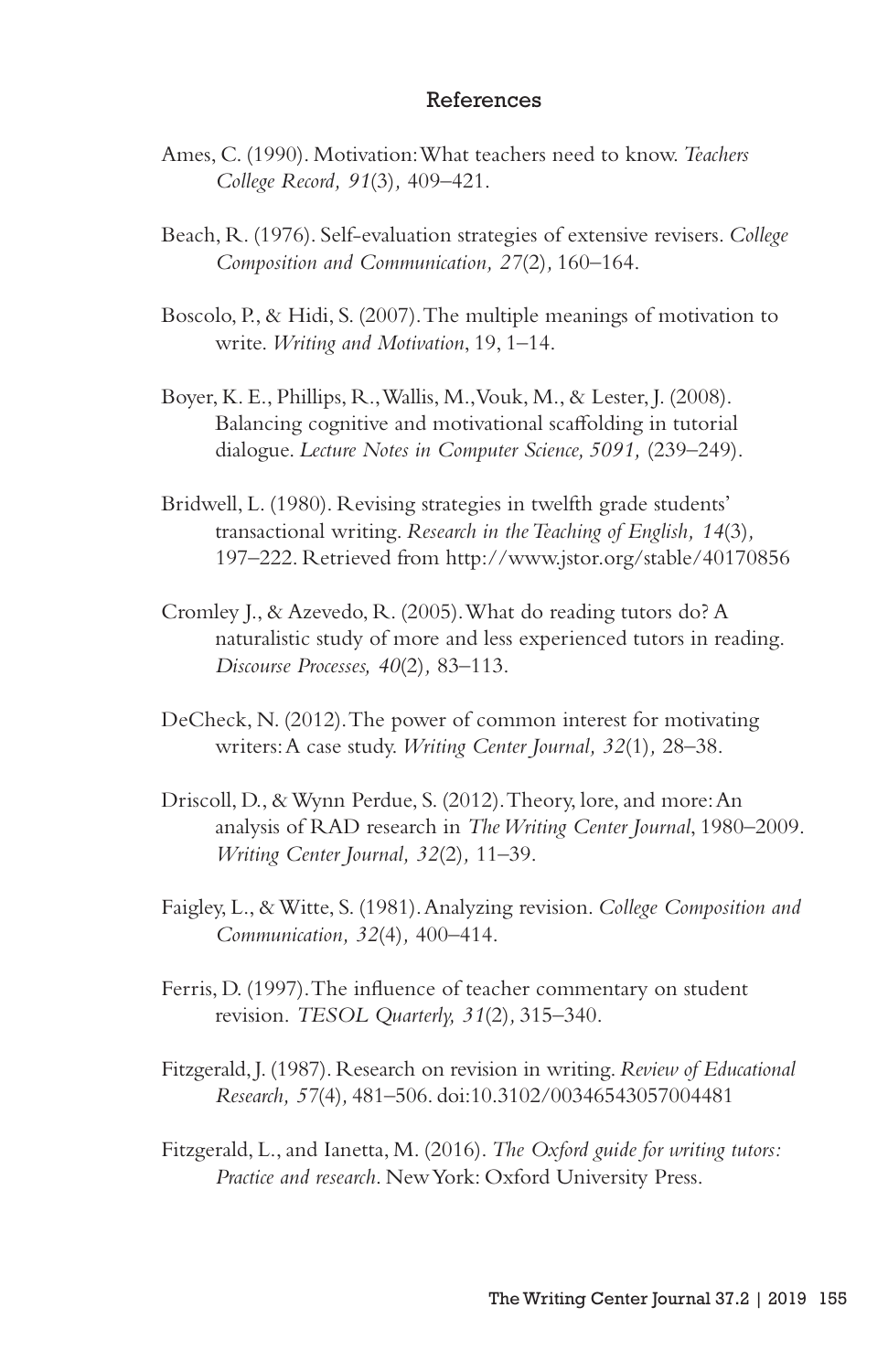- Flower, L., & Hayes, J. R. (1981). A cognitive process theory of writing. *College Composition and Communication, 32*(4)*,* 365–387.
- Flower, L., Hayes, J. R., Carey, L., Schriver, K., & Stratman, J. (1986). Detection, diagnosis, and the strategies of revision. *College Composition and Communication, 37*(1)*,* 16–55.
- Geisler, C. (2004). *Analyzing streams of language: Twelve steps to the systematic coding of text, talk, and other verbal data*. New York: Pearson/Longman.
- Gofine, M. (2012). How are we doing? A review of assessments within writing centers. *Writing Center Journal, 32*(1)*,* 39–49.
- Henson, R., and Stephenson, S. (2009). Writing consultations can effect quantifiable change: One institution's assessment. *Writing Lab Newsletter, 33*(9)*,* 1–5.
- Hidi, S., & Boscolo, P. (2006). Motivation and writing. In C. A. MacArthur, S. Graham, & J. Fitzgerald (Eds.), *Handbook of writing research* (pp. 144–157). New York: Guilford.
- Jones, C. (2001). The relationship between writing centers and improvement in writing ability: An assessment of the literature. *Education, 122*(1)*,* 2–19.
- Kjesrud, R. (2015). Lessons from data: Avoiding lore bias in research paradigms. *Writing Center Journal, 34*(2)*,* 33–58.
- Lepper, M. R., Drake, M. F., & O'Donnell-Johnson, T. (1997). Scaffolding techniques of expert human tutors. In K. Hogan & M. Pressley (Eds.), *Scaffolding student learning: Instructional approaches and issues*. Advances in learning and teaching (pp. 108–144). Cambridge, MA: Brookline Books.
- Lerner, N. (1997). Counting beans and making beans count. *Writing Lab Newsletter, 22*(1)*,* 1–3.
- Mackiewicz, J., & Thompson, I. (2013). Motivational scaffolding, politeness, and writing center tutoring. *Writing Center Journal, 33*(1)*,* 38–73.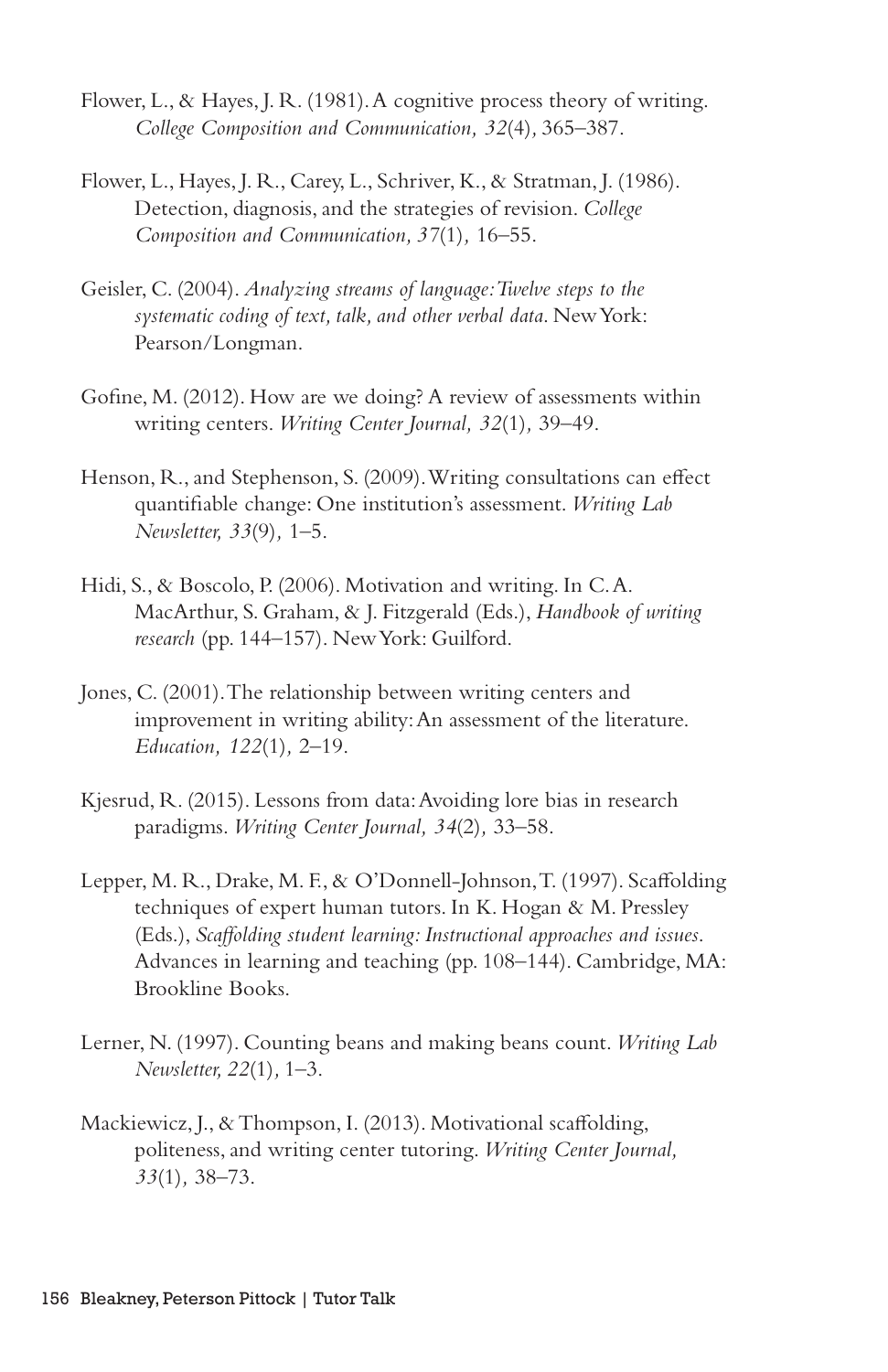- —-. (2014). Instruction, cognitive scaffolding, and motivational scaffolding in writing center tutoring. *Composition Studies, 42*(1)*,* 54–78.
- —-. (2015). *Talk about writing: The tutoring strategies of experienced writing center tutors*. New York: Routledge.
- Margolis, H. (2005). Increasing struggling learners' self-efficacy: What tutors can do and say. *Mentoring & Tutoring: Partnership in Learning, 13*(2)*,* 221–238.
- Niiler, L. (2005). The numbers speak (again): A continued statistical analysis of writing center outcomes. *Writing Lab Newsletter, 29*(5)*,* 13–15.
- Nold, E. W. (1981). Revising. In C. H. Frederiksen & J. F. Dominic (Eds.), *Writing: The nature, development and teaching of written communication* (pp. 67–79). Hillsdale, NJ: Erlbaum.
- Nordlof, J. (2014). Vygotsky, scaffolding, and the role of theory in writing center work. *Writing Center Journal, 34*(1)*,* 45–64.
- North, S. (1984). The idea of a writing center. *College English, 46*(5)*,*  433–446.
- Pajares, F., & Valiante, G. (2006). Self-efficacy beliefs and motivation in writing development. In C. A. MacArthur, S. Graham, & J. Fitzgerald (Eds.), *Handbook of writing research* (pp. 158–170). New York: Guilford*.*
- Patton, M. (1999). Enhancing the quality and credibility of qualitative analysis. *Health Services Research, 34*(5)*,* 2.
- Paulus, T. M. (1999). The effect of peer and teacher feedback on student writing. *Journal of Second Language Writing, 8*(3)*,* 265–289.
- Saldaña, J. (2009). *The coding manual for qualitative researchers*. London: SAGE.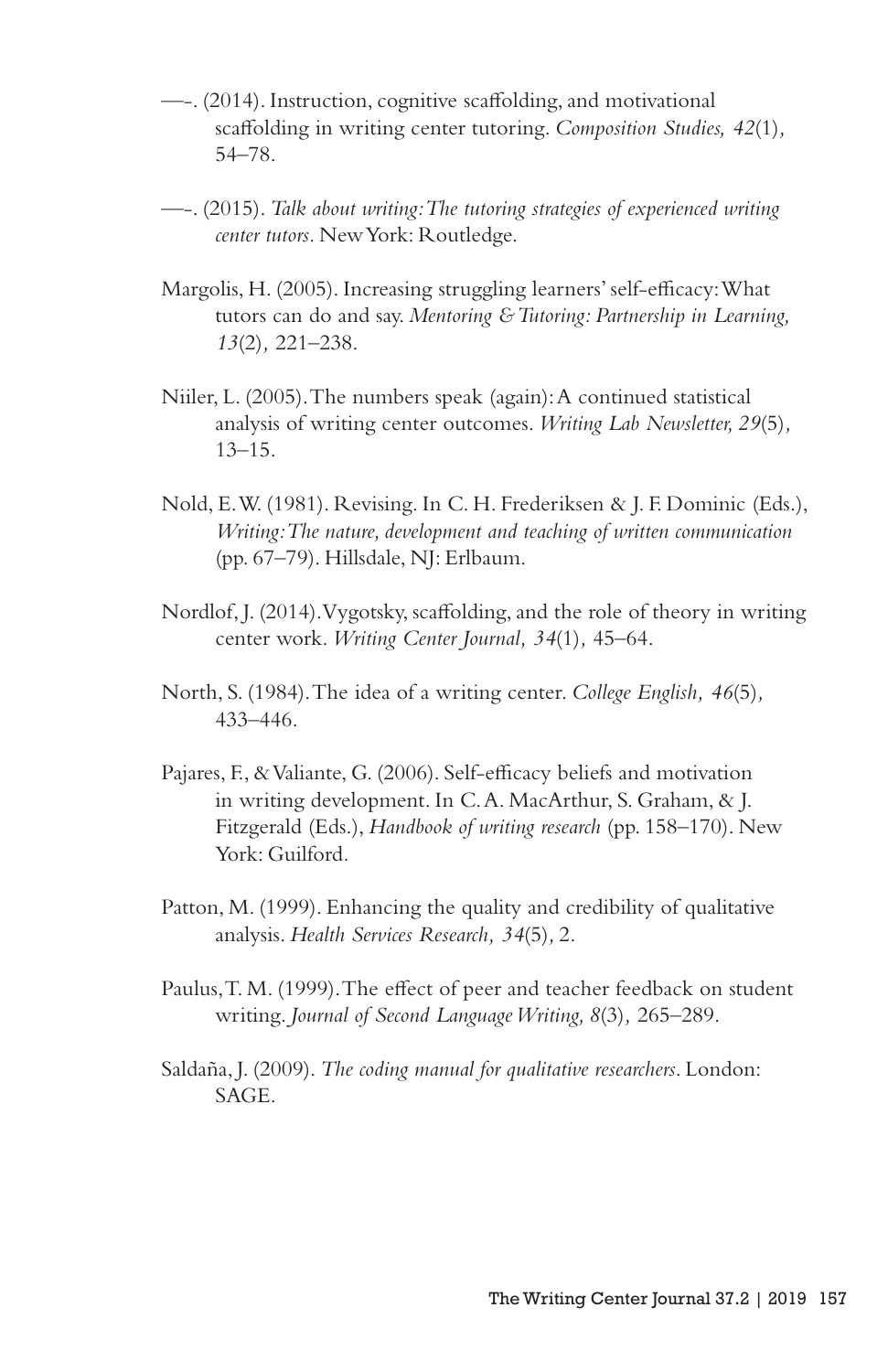- Scardamalia, M., & Bereiter, C. (1983). The development of evaluative, diagnostic, and remedial capabilities in children's composing. In M. Martlew (Ed.), *The psychology of written language: A developmental approach* (pp. 67–95). London: Wiley.
- —- . (1986). Research on written composition. In C. Wittrock (Ed.), *Handbook of research on teaching*. 3rd ed. (pp. 778–803). New York: Macmillan.
- Smagorinsky, P. (2008) The method section as conceptual epicenter in constructing social science research reports. *Written Communication, 25*(3)*,* 389–411.
- Sommers, N. (1980). Revision strategies of student writers and experienced adult writers. *College Composition and Communication, 31*(4), 378–388.
- —-. (2006) Across the drafts. *College Composition and Communication, 58*(2)*,* 248–257.
- Thonus, T. (2002). Tutor and student assessments of academic writing tutorials: What is "success"? *Assessing Writing, 8*(2)*,* 110–134.
- Turkle, S. (2011). *Alone together: Why we expect more from technology and less from each other*. New York: Basic Books.
- Urban, T. (2015, January 17). The AI revolution: Our immortality or extinction (Blog post). Retrieved from https://waitbutwhy. com/2015/01/artificial-intelligence-revolution-2.html.
- Williams, J. (2004). Tutoring and revision: Second language writers in the writing center. *Journal of Second Language Writing, 13*(3)*,* 173–201.
- Williams, J., & Takaku, S. (2011). Help seeking, self-efficacy, and writing performance among college students. *Journal of Writing Research, 3*(1)*,* 1–18.
- Wood, D., Bruner J., & Ross, G. (1976). The role of tutoring in problem solving. *Journal of Child Psychology and Psychiatry, and Allied Disciplines,17*(2)*,* 89–100.
- Zimmerman, B. J., & Kitsantas, A. (2007). A writer's discipline: The development of self-regulatory skill. *Studies in Writing, 19,* 51–69.